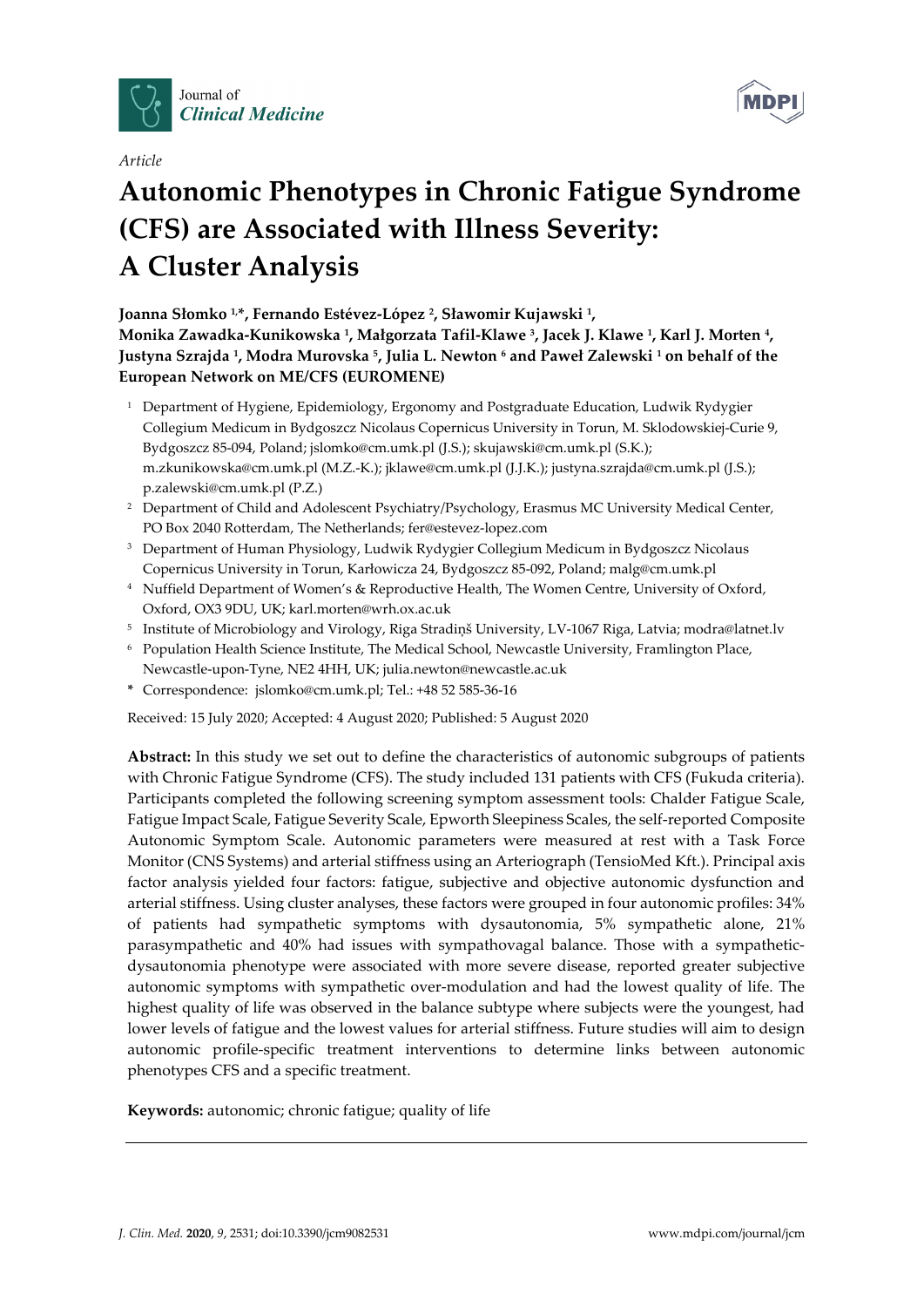## **1. Introduction**

Chronic Fatigue Syndrome (CFS) is a multi-system complex disorder, characterized by extreme mental and physical fatigue with an array of physical symptoms not relieved by rest. Additional core symptoms include post-exertional malaise, sleep disturbance, cognitive abnormalities including memory loss, poor concentration and a general reduction in cognitive ability. Over the last 20 years a variety of hypotheses have been proposed, to explain the complex etiology, including disruptions in mitochondrial, metabolic, immunological, virological, neuroendocrinological and psychological function [1]. To date there is conflicting evidence for these hypotheses with no clear evidence to support any one area as a major player. Data are emerging that biological differences are found in CFS when compared to controls. However, it remains to be proven that these are not just a consequence of inactivity and we need to start to link the biological differences to the clinical phenotype if we are to make real progress in understanding the causes of the condition. It has been suggested that deregulation of stress-responsive systems: hypothalamic-pituitary-adrenal axis, autonomic nervous system and immune system contributes to the core symptoms of CFS [2].

Autonomic imbalance has been frequently reported in patients with CFS, with symptoms including dysautonomia with orthostatic hypotonia, postural orthostatic tachycardia syndrome and gastrointestinal disturbances being important components [3]. CSF can include sympathetic hyperactivation or parasympathetic dysfunction—fatigue, unrefreshing sleep, cognitive disturbance, post-exertional malaise could all link to this autonomic dysfunction [4].

In the present study we set out to define the characteristics of an autonomic subgroups of patients with CFS. It was hypothesized that fatigue severity was different in relation to autonomic function in patients with CFS. Identifying autonomic symptomatology in individuals with CFS will further contribute to the understanding of the role that the autonomic nervous system plays in CFS and could be useful in targeting specific treatments that will be not only effective in fatigue reduction but will be regarding to quality of life and self-perceived changes in overall health.

## **2. Experimental Section**

#### *2.1. Participants*

The study included 131 patients with CFS who met Fukuda criteria. Participants were recruited via e-mail, telephone and mass-media advertisements. Apart from giving their written informed consent to participation in the study, the main enrolment criteria included (1) age between 25 and 65 years, (2) fatigued for more than 6 months, with a score of >36 on the Fatigue Severity Scale, (3) had at least four of additional symptoms: post-exertional malaise, headache, impaired memory and/or concentration, unrefreshing sleep, sore throat, tender lymph nodes (cervical or axillary), muscle or joint pain, (4) the fatigue must not be the result of an organic disease (i.e., psychiatric/neurological disorders (depression, anxiety, fibromyalgia, sleep disorders), neurodegenerative disorders, infectious diseases (herpes simplex virus, enterovirus, Lyme disease, Q fever, Borna disease virus), endocrine disease (hypothyroidism, diabetes mellitus, severe obesity) or immunologic disorders (lupus, multiple sclerosis, temporomandibular joint disorders)). All subjects were instructed to refrain from smoking, caffeine, alcohol ingestion and intensive physical activity on the day of investigation and ate a light breakfast only. All investigations were performed at approximately the same time of day, and took place at the chronobiology laboratory (windowless and sound-insulated room, temperature 22 °C, humidity 60%). CFS patients could participate in this study if they fulfilled the eligibility criteria for Centers for Disease Control and Prevention (Fukuda) and had been referred by a general practitioner and by the neurology and psychiatry departments. Pre-test health state assessment of subjects included: basic neurological, psychiatric, clinical examination and satisfying the above four checks. Where there was any indication of underlying illness, the patient was referred to a specialist in internal medicine, neurology or psychiatry for further investigation. An interview with a psychiatrist was scheduled if the Hospital Anxiety and Depression Scale **(**HADS) depression subscale score was 11 or more (to exclude a major or bipolar depressive disorder) or if the consultant suspected another psychiatric illness.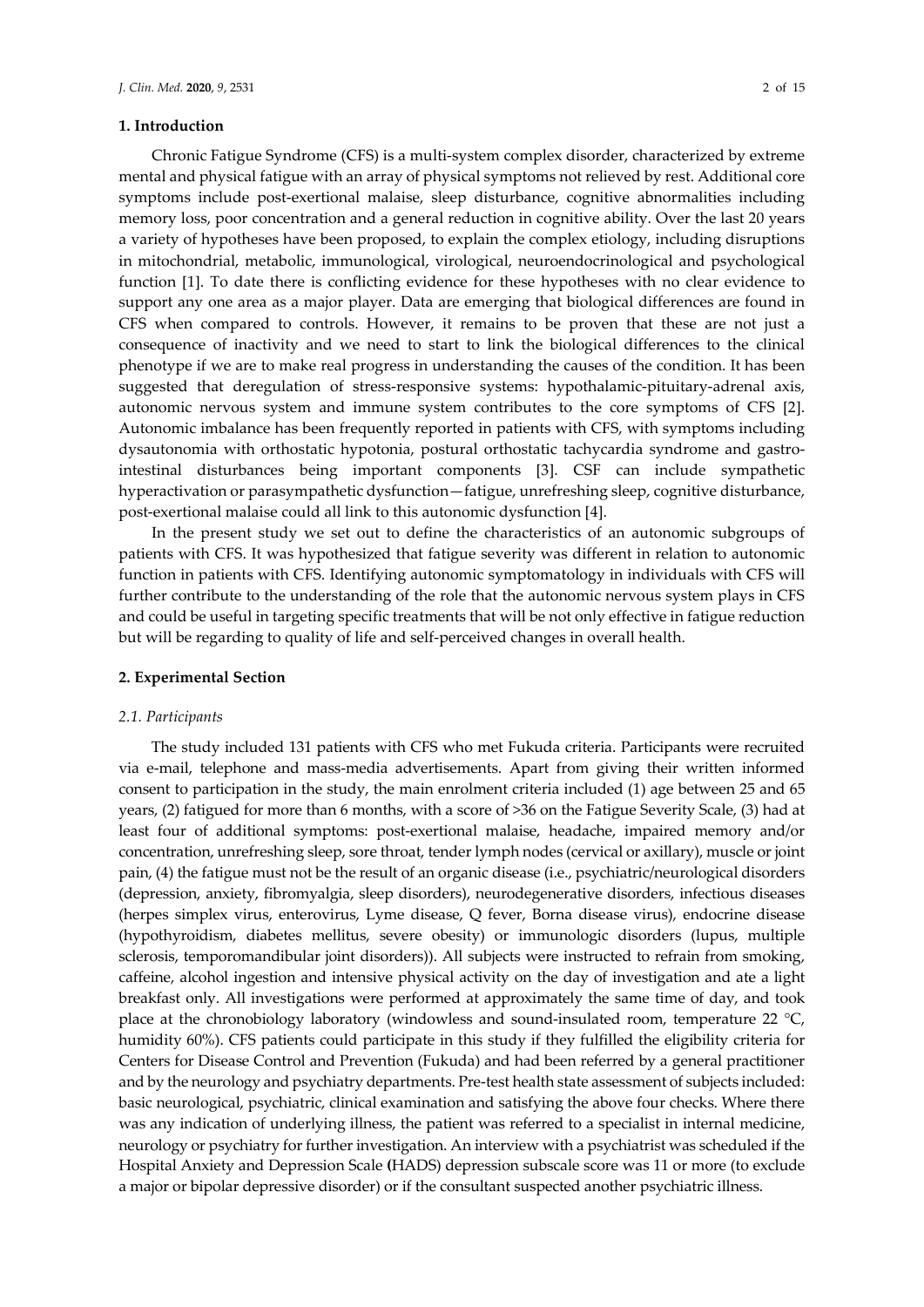This study took place between January 2013 to July 2018 and it was approved by the Ethics Committee, Ludwik Rydygier Memorial Collegium Medicum in Bydgoszcz, Nicolaus Copernicus University, Toruń (KB 332/2013, date of approval: 25 June 2013); written informed consent was obtained from all of the participants.

# *2.2. Measures*

Fatigue severity was assessed with the Chalder Fatigue Scale (CFQ), Fatigue Impact Scale (FIS) and Fatigue Severity Scale (FSS).

The Chalder Fatigue Scale consists of 11 items loading onto two dimensions of fatigue severity mental fatigue and physical fatigue. Seven items represent physical fatigue (items 1–7) and four represent mental fatigue (items 8–11). This scale was scored in "Likert" style asking individuals 0, 1, 2 and 3 with a range from 0 to 33. Mean "Likert" score was 24.4 (SD 5.8) and 14.2 (SD 4.6) [5].

The Fatigue Impact Scale (FIS) assesses the impact that subjective fatigue has on daily functioning [6]. Forty items are each scored on a five-point Likert scale (0–4) providing a continuous scale of 0–160 with a higher score indicating greater impact [6].

The Fatigue Severity Scale (FSS) is a method of evaluating the impact of fatigue. The FSS is a short questionnaire that requires rating of the level of fatigue. The FSS questionnaire contains nine statements that rate the severity of your fatigue symptoms on a scale of 1 to 7, based on how accurately it reflects the condition during the past week. A low value (e.g., 1) indicates strong disagreement with the statement, whereas a high value (e.g., 7) indicates strong agreement. A total score of less than 36 suggests no fatigue. A total score of 36 or more suggests fatigue [7].

In view of the association between excessive daytime sleepiness and fatigue, all subjects completed the Epworth Sleepiness Scale (ESS, possible score range 0–24). This fully validated tool assesses daytime hypersomnolence, with a score ≥10 being indicative of significant hypersomnolence during the day [8].

Moreover, subjects completed the Orthostatic Grading Scale (OGS), a fully validated self-reported tool to assess the symptoms of orthostatic intolerance due to orthostatic hypotension (e.g., severity, frequency and interference with daily activities). The OGS consists of five items, each graded on a scale of 0–4; adding the scores for the individual items creates a total score of 0–20. Scores of greater or equal to 4 are considered to be consistent with orthostatic intolerance and scores greater or equal to 9 orthostatic hypotension [9].

Participants also completed the Quality of Life Scale (QOLS), which has 16 items. The QOLS is scored by adding up the score on each item to yield a total score for the instrument. Scores can range from 16 to 112. There is no automated administration or scoring software for the QOLS. Higher scores indicate a better quality of life. The average total for healthy populations is approximately 90. The QOLS has been used in studies of healthy adults and patients with rheumatic diseases, fibromyalgia, chronic obstructive pulmonary disease, gastrointestinal disorders, cardiac disease, spinal cord injury, psoriasis, urinary stress incontinence, posttraumatic stress disorder and diabetes. [10].

Autonomic symptoms were measured using subjective and objective tools. First, participants completed the Autonomic Symptom Profile [11] as a self-report measure of autonomic symptoms. However, scoring was performed according to the recently abbreviated and psychometrically improved version of this questionnaire, the Composite Autonomic Symptom Score 31 (COMPASS 31) [12]. Scoring consists of 31 items from six domains—orthostatic intolerance, vasomotor, secretomotor, gastrointestinal, bladder and pupillomotor—each weighted according to the number of items and clinical relevance. Weighted individual domain scores are totaled to a maximum of 100, which indicates greater symptom load.

Moreover, autonomic parameters (Table 1) were automatically measured at rest (15 min after stabilization of the signals) with a dedicated high-tech device Task Force Monitor—TFM (CNS Systems, Gratz, Austria). The integrity of the autonomic nervous system was assessed using a threechannel ECG and continuous blood pressure monitoring (contBP with periodically cross-checked oscillometric blood pressure measurements). TFM automatically provides a power spectral analysis for heart rate variability (HRV) and blood pressure variability (BPV). HRV and BPV spectral analysis is conducted using the adaptive autoregressive model proposed by Bianchi et al. Because of the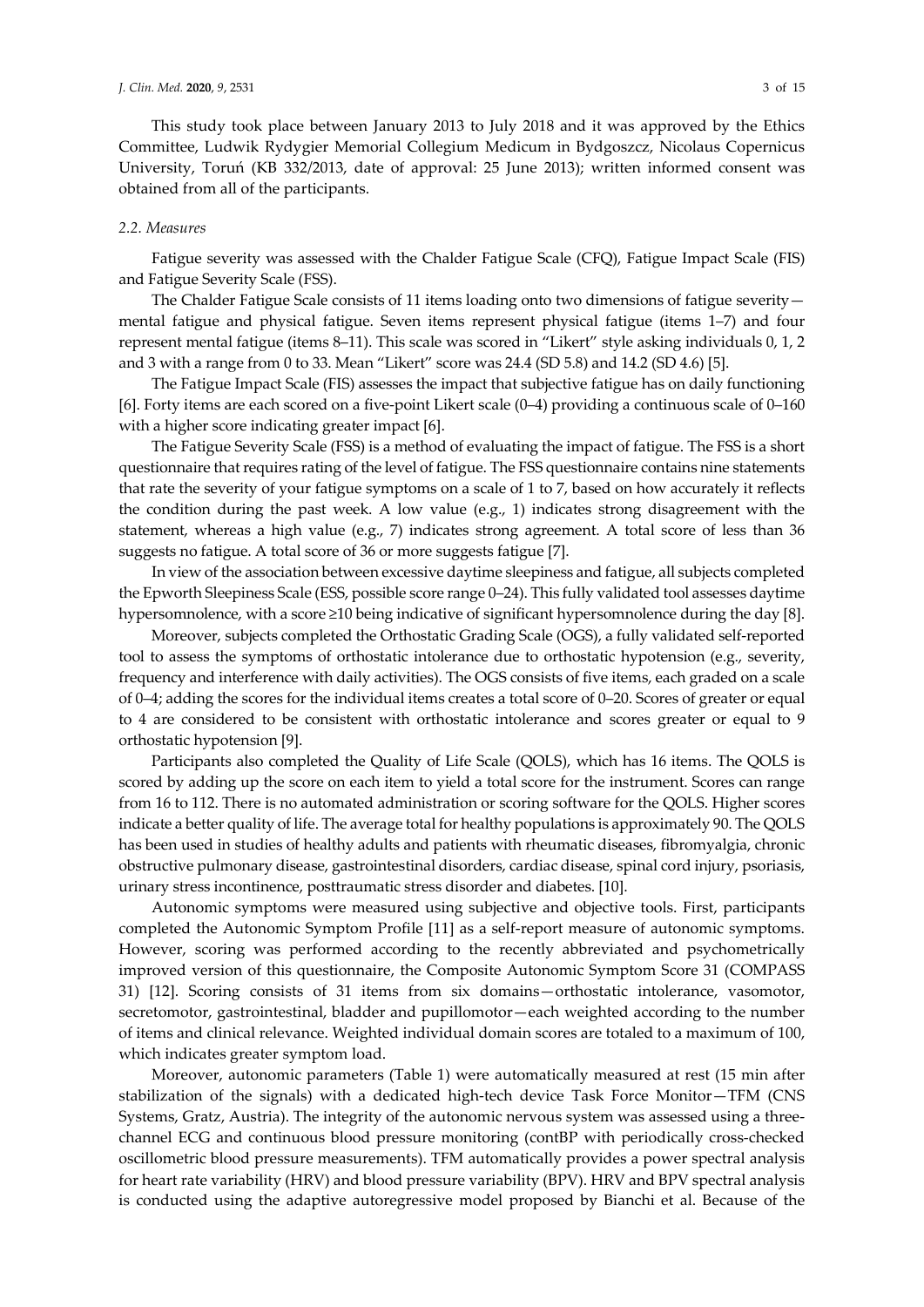characteristics of the adaptive autoregressive model, which may produce outliers when analyzing Rwave to R-wave, all HR beat-to-beat data were filtered using Grubbs's test for outliers' elimination. This method of filtering is well-documented and has a strong mathematical background [13].

A high frequency band (HF) was defined as frequencies 0.15–0.4 Hz and a low frequency band (LF) as 0.04–0.15 Hz. These variability indices reflect autonomic control, with greater HF values reflecting greater vagal (parasympathetic) modulation and higher LF values indicating predominantly sympathetic modulation. Using only HRV bands when considering autonomic regulation has some limitations, therefore, TFM also provides spectral analysis of blood pressure variability, a more reliable tool for sympathetic and parasympathetic autoregulation assessment [14,15].

| Sympathetic modulation      | Parasympathetic modulation  |
|-----------------------------|-----------------------------|
| $LF-RRI$ [ms <sup>2</sup> ] | $HF-RRI$ [ms <sup>2</sup> ] |
| LFnu-RRI [%]                | HFnu-RRI [%]                |
| $LF-sBP$ [mm $Hg2$ ]        | $HF-sBP$ [mm $Hg2$ ]        |
| $LFnu-sBP$ [%]              | $HFnu-sBP$ [%]              |
| $LF-dBP$ [mm $Hg2$ ]        | $HF-dBP$ [mm $Hg2$ ]        |
| $LFnu-dBP$ [%]              | $H$ Fnu-dBP $[%]$           |

**Table 1.** Autonomic parameters**.**

LF, low frequency. HF, high frequency. LFnu, HFnu, frequencies calculated in normalized units. RRI, R-R interval. sBP, systolic blood pressure. dBP, diastolic blood pressure.

Arterial stiffness was measured using an Arteriograph (TensioMed Kft., Budapest, Hungary, www.tensiomed.com). This device uses a simple upper arm cuff as a sensor with the cuff pressurized to at least 35 mmHg over the actual systolic pressure. Small supra-systolic pressure changes are recorded by a high-fidelity pressure sensor in the device. In this situation the conduit arteries (subclavian, axillary, brachial) act like a cannula to transfer the central pressure changes to the edgeposition sensor (similar to the central pressure measurement during cardiac catheterization). The Arteriograph first measures the actual systolic and diastolic blood pressures (BPs) oscillometrically, then the device decompresses the cuff. In a few seconds the device starts inflating the cuff again, first to the actually measured diastolic pressure, then to the suprasystolic (actually measured systolic þ35 mmHg) pressure, and records the signals for 8 s (optionally up to 10) at both cuff pressure levels. All of the signals received by the device are transmitted to a PC. The software of the device determines the augmentation index according to the manufacturer's instructions. To determine the aortic pulse wave velocity (PWVao), the Arteriograph uses the physiological behavior of the wave reflection, namely that the ejected direct (first systolic) pulse wave is reflected back mostly from the aortic bifurcation [16,17].

#### *2.3. Statistical Analyses*

Analyses were performed using SPSS for Mac version 20.0 (IBM, Armonk, NY, USA) and the level of significance was set at *p* < 0.05. The fatigue, anxiety, depression, autonomic scale scores and arterial stiffness and autonomic parameters were used as input in a higher-order principal axis factor analysis with oblimin rotation to reduce the number of variables. Criteria used for excluding variables in the factor analysis were a factor loading of <0.40 or a loading of >0.32 on at least two factors. The decision about the number of factors was based on inspection of the scree plot [18] and heuristic interpretability of the factors [19]. Standardized z-scores [(value-mean)/standard deviation (SD)] were computed for the score of each participant in each variable using the mean and SD of the total sample. Internal consistency of factors was analyzed by Cronbach's *α*.

Identification of the profiles in CFS patients consisted of two steps. First, hierarchical cluster analysis with Ward's method was conducted to identify the optimal number of clusters (profiles), which was decided by heuristic interpretability of the clusters [20,21]. Next, a *k*-means cluster analysis was performed to allocate participants to clusters. Profiles were characterized by averaging z-scores of variables included in a same factor. Factor scores of participants with missing data were computed (averaging by the number of variables with no missing data) if their data were available at least 50%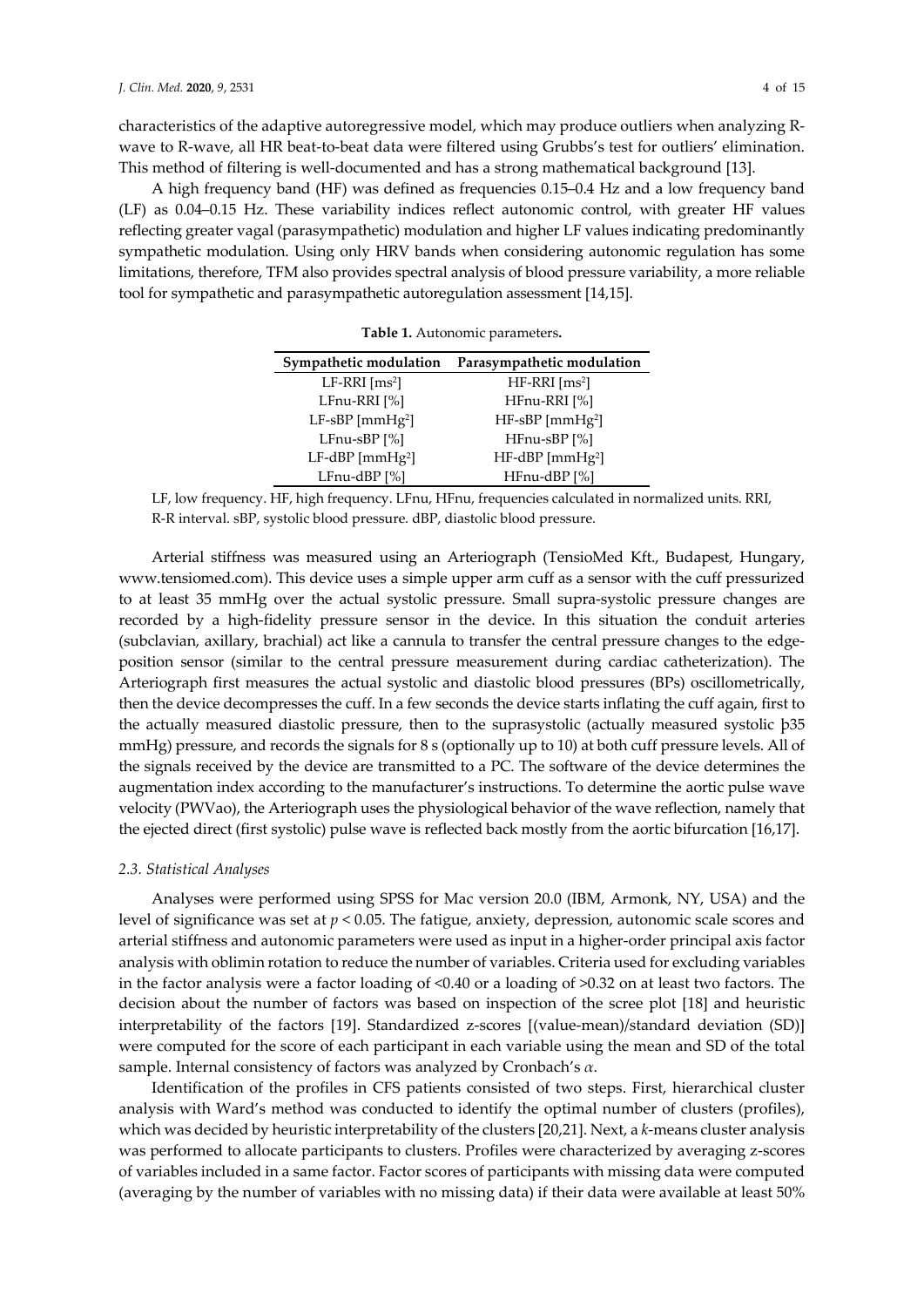of the variables. Differences between profiles (independent variable) in categorical and continuous data (dependent variables) were analyzed by a series of  $\chi^2$  test or one-way analysis of variance (ANOVA). Significance of *χ2* test was based on the z-score of the difference between observed and expected frequency; a z-score  $>11.96$  was considered significant [22]. Within the subsample of participants who filled out the quality of life questionnaire, an independent t-test was conducted to compare the scores of the two profiles with the highest and the lowest levels of quality of life. ANOVA was not considered due to the reduced sample size of participants with scores on quality of life. Cohen's *d* (standardized mean differences) values were interpreted as small (0.2), medium (0.5) or large (0.8) effects. Multivariate linear regression was performed to predict PWVaortic, Aixaortic and SBPaortic values (indicators of aortic stiffness) by single CFQ questions. Moreover, relationships between indicators of aortic stiffness with FIS and FSSscores were assessed. To assess the models, multivariate R2 and adjusted R2 are reported with *p*-values (denoted as Total).

## **3. Results**

#### *3.1. Whole Study Group Analysis*

From the initial 131 interested participants, 29 were excluded as they did not meet the Fukuda criteria (*n* = 9), had an underlying psychiatric illness (*n* = 13), had another diagnosis or fatigue was not the primary complain (*n* = 7). Of the total group with CFS (*n* = 102), 66 were female (64.7%), mean age was  $38.1\pm8.0$  years and years since first episode of fatigue  $4.5 \pm 4.1$  years. The vast majority described impaired short-term memory and concentration 90.2%, unrefreshing sleep 84.3%, postexertional malaise 80.4%, multi-joint pain without swelling or redness 78.4%, muscle pain 61.8%, headaches 56.9%, sore throat 44.1% and tender cervical or axillary lymph nodes 28.4%. Fatigue scores assessed were  $48.1 \pm 8.8$  using the Fatigue Severity Scale,  $80.9 \pm 30.0$  using the Fatigue Impact Scale, 24.1  $\pm$  4.3 using the Chalder Fatigue Scale (total), 10.5  $\pm$  3.9 using the Chalder Fatigue Scale physical domain and  $9.0 \pm 1.9$  using the Chalder Fatigue Scale mental domain (mean results for all individual questions of Chalder Fatigue Scale and mean results of Fatigue Severity Scale and Fatigue Impact Scale, for all participants, are available in Supplementary file 1). Table 2 shows detailed information about the total group with CFS.

|                           | CFS group |           |
|---------------------------|-----------|-----------|
| <b>Parameters</b>         | Mean      | <b>SD</b> |
| <b>COMPASS 31</b>         |           |           |
| Orthostatic intolerance   | 11.8      | 11.0      |
| Vasomotor                 | 0.8       | 1.4       |
| Secretomotor              | 5.5       | 3.9       |
| Gastrointestinal          | 5.1       | 4.2       |
| Bladder                   | 0.6       | 0.9       |
| Pupillomotor              | 1.1       | 1.2       |
| CompassTotal              | 25.0      | 14.7      |
| <b>Arterial stiffness</b> |           |           |
| PWVaortic                 | 8.4       | 1.7       |
| Aixaortic                 | 28.9      | 14.6      |
| <b>SBPaortic</b>          | 130.0     | 17.0      |
| Autonomic parameters      |           |           |
| LFnu-RRI                  | 54.9      | 16.6      |
| HFnu-RRI                  | 45.1      | 16.6      |
| LF-RRI                    | 602.6     | 769.6     |
| HF-RRI                    | 520.4     | 731.4     |
| LFnu-dBP                  | 52.0      | 14.7      |
| HFnu-dBP                  | 12.9      | 9.8       |
| $LF-dBP$                  | 6.7       | 9.1       |
| $HF-dBP$                  | 1.4       | 2.2       |

**Table 2.** Detailed clinical characteristics of all patients with Chronic Fatigue Syndrome (CFS).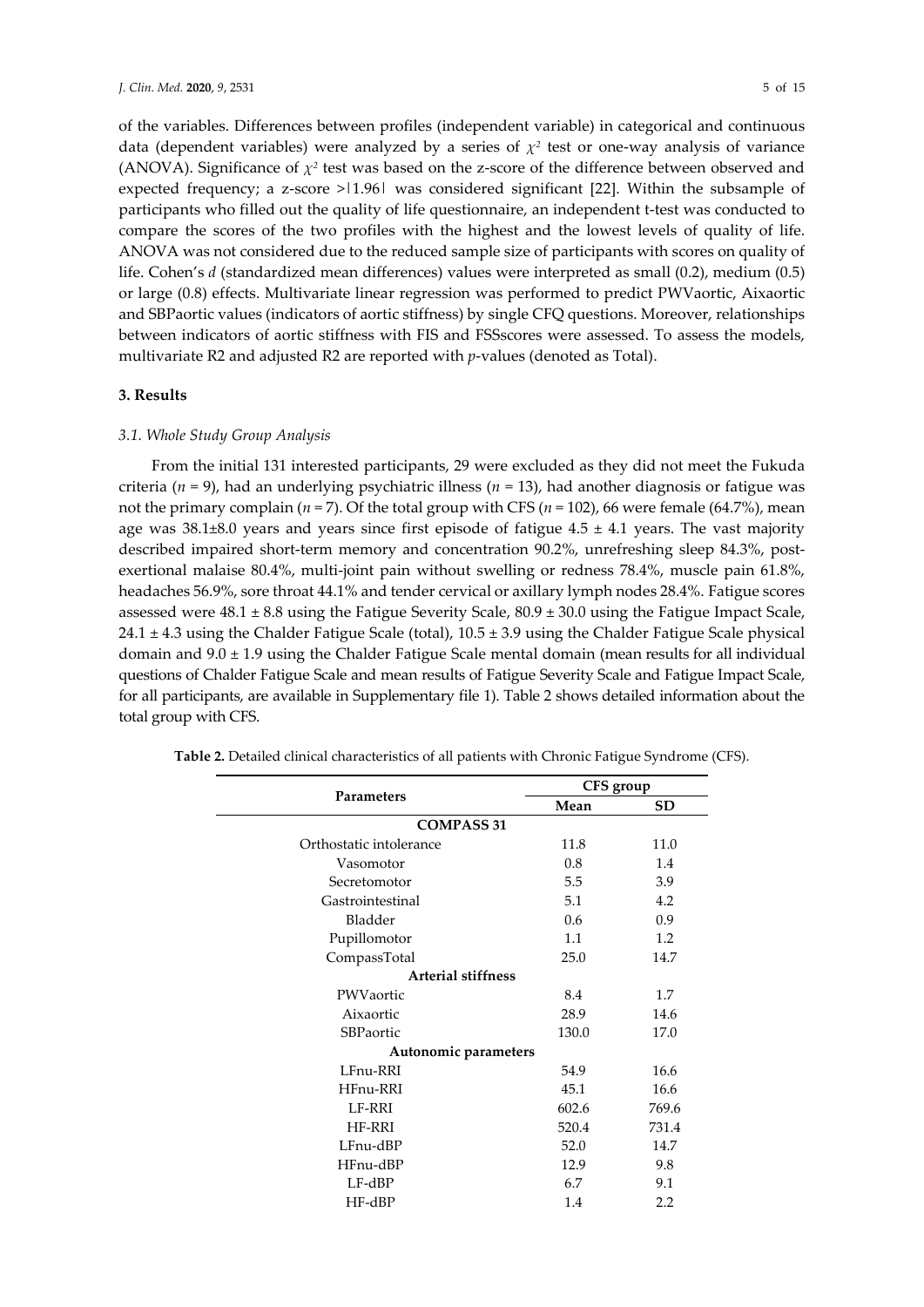| $LFnu-sBP$ | 42.1 | 14.0 |
|------------|------|------|
| HFnu-sBP   | 15.5 | 10.3 |
| $LF-sBP$   | 7.8  | 99   |
| $HF-sBP$   | 2.5  | 3.6  |

Tables 3 and 4 show results of multivariate linear regression analysis between the mental and physical domain of the Chalder Fatigue Scale, Fatigue Severity Scale, Fatigue Impact Scale and indicators of aortic stiffness.

**Table 3.** Relationship between results of mental and physical fatigue from the CFQ scale and arteriography in linear regression analysis.

|                              |                             | <b>PWVaortic</b> |            |                  |                | Aixaortic     | <b>SBPaortic</b> |                |            |  |
|------------------------------|-----------------------------|------------------|------------|------------------|----------------|---------------|------------------|----------------|------------|--|
|                              | R <sub>2</sub><br>Beta<br>v |                  | Beta       | $\boldsymbol{v}$ | R <sub>2</sub> | Beta          | v                | R <sub>2</sub> |            |  |
| $CFQ1$ physical $-0.06$ 0.56 |                             |                  | 0.4        | $0.05 -$         | 0.65           | 0.4           | 0.08             | 0.43           | 0.4        |  |
| CFO mental $-0.23$ 0.02      |                             |                  | 0.4        | 0.05             | 0.65           | 0.4           | $-0.08$          | 0.44           | 0.4        |  |
| Total *                      |                             | 0.07             | 0.05(0.03) |                  | 0.84           | $0.00(-0.02)$ |                  | 0.47           | 0.02(0.00) |  |
|                              |                             |                  |            |                  |                |               |                  |                |            |  |

\* Total denotes results of linear regression model (*p* value and multiple R2 (adjusted R2).

**Table 4.** Relationship between results of FSS and FIS and arterial stiffness parameters in the linear regression analysis.

|            | <b>PWVaortic</b> |      |                |              | Aixaortic           |            | <b>SBP</b> aortic |      |                |  |
|------------|------------------|------|----------------|--------------|---------------------|------------|-------------------|------|----------------|--|
|            | Beta             | v    | R <sub>2</sub> |              | R <sub>2</sub><br>v |            | Beta              | v    | R <sub>2</sub> |  |
| <b>FSS</b> | 0.14             | 0.26 | 0.4            | 0.23         | 0.07                | 0.4        | 0.29              | 0.02 | 0.4            |  |
| <b>FIS</b> | $-0.33$ 0.01     |      | 0.4            | $-0.19$ 0.14 |                     | 0.4        | $-0.31$           | 0.02 | 0.4            |  |
| Total*     |                  | 0.03 | 0.07(0.05)     |              | 0.18                | 0.03(0.01) |                   | 0.04 | 0.07(0.05)     |  |

\*Total denotes results of linear regression model (*p* value and multiple R2 (adjusted R2).

Multivariate linear regression analysis between single questions from Chalder Fatigue and indicators of aortic stiffness are available in Supplementary file 2).

#### *3.2. Cluster Analysis*

Exploratory factor analysis was conducted to reduce the number of variables by clustering them into a reduced number of factors. Most of the assumptions for this analysis were met. However, a number of variables related to autonomic nervous system functioning showed skewed distributions (skewness >2 [22]): power spectral density (PSD) of HRV and BPV, LF-RRI, HF-RRI, LF/HF-RRI, LF/HF\_RRI, HFnu-dBP, LF-dBP, HF-dBP, LF/HF-dBP, HFnu-sBP, HF-sBP and LF/HF\_sBP. Data transformations did not solve this skew, and consequently, these variables were not included in the factor analysis because the factor analysis requires variables to have roughly normal score distributions. The inputs of the factor analysis are the correlations between the variables. Thus, when multicollinearity, r > | 0.80 | [22], between pairs of the variables were observed, one of the variables was excluded (namely, the HFnu-RRI). Factor analysis showed sampling adequacy; Kaiser-Meyer-Olkin = 0.6 [22]. The Barlett's test of sphericity was significant ( $\chi^2$  = 939.2,  $p$  < 0.001), which indicated that variables were (overall) significantly correlated [20]. Therefore, our factor analysis was appropriate.

The scree plot suggested a solution between two and eight factors. The four-factor solution was considered the best solution because it was the easiest to interpret by the research team (e.g., to name each of the emerging factors). The following variables were not included in the factor solution because their factor loadings were either <0.40 on all factors (i.e., the contribution to the factors was not substantial) or >0.32 on, at least, two factors (i.e., a variable substantially contributed several factors) [18]: Vasomotor (COMPASS), Bladder (COMPASS), HFnu-sBP and LF/HF-sBP (all from objectively measured autonomic nervous system). Table 5 shows the remaining 19 variables that were included in the four factors and the appropriateness of internal consistency of these factors (for all, Cronbach's  $\alpha \geq 0.7$ ).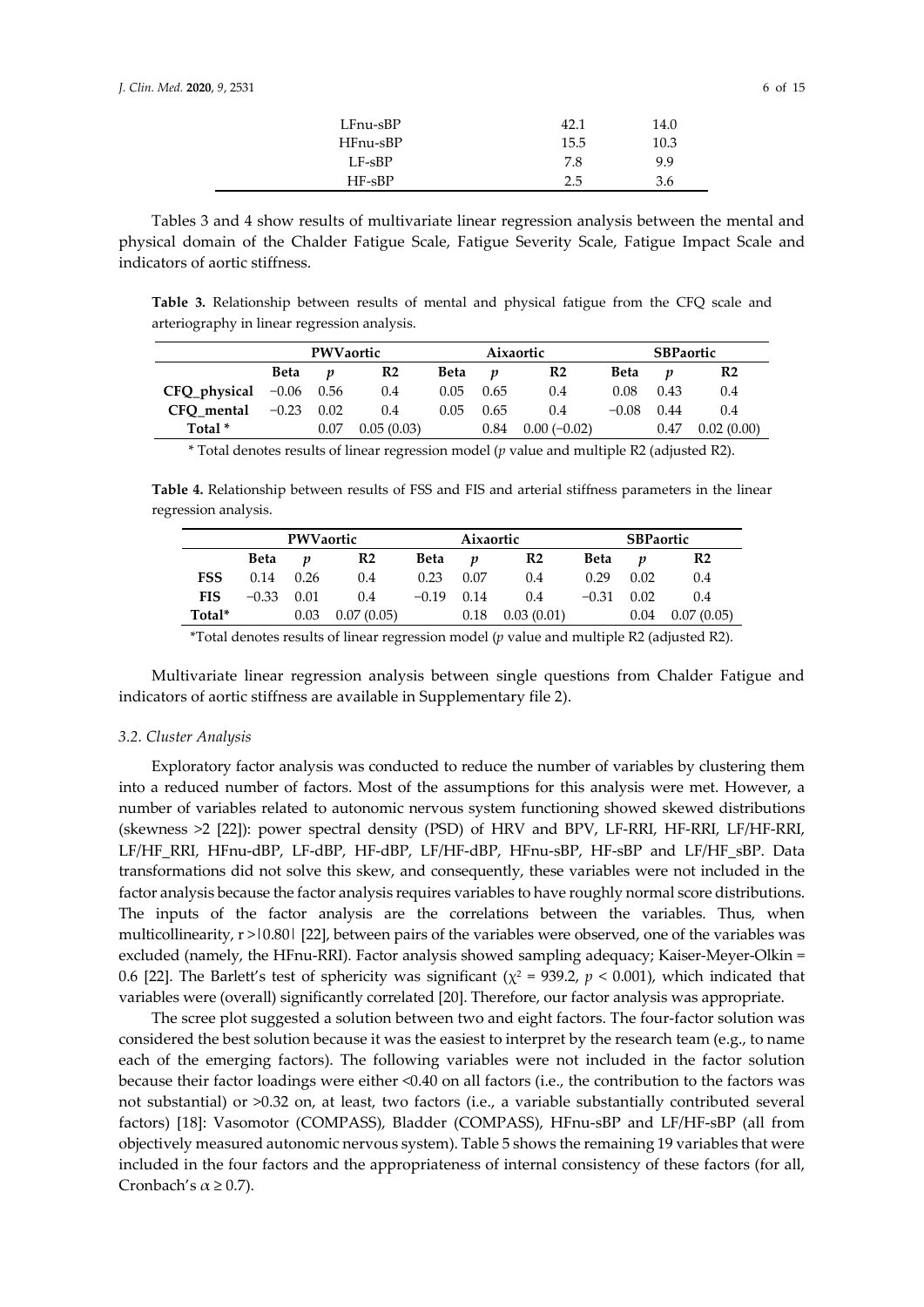| Factor                              | Cronbach's<br>$\alpha$ | Scales/measurements                                                                                                                                                                                                                                   |
|-------------------------------------|------------------------|-------------------------------------------------------------------------------------------------------------------------------------------------------------------------------------------------------------------------------------------------------|
| Fatigue                             | 0.86                   | Chalder Fatigue Scale, mental domain (CFQ), Fatigue Severity Scale and Fatigue<br><b>Impact Scale</b>                                                                                                                                                 |
| Subjective<br>autonomic<br>function | 0.73                   | Chalder Fatigue Scale - physical domain (CFQ), Epworth Sleepiness Scale (ESS),<br>Orthostatic Grading Scale (OGS, total score), orthostatic intolerance (COMPASS),<br>secretomotor (COMPASS), gastrointestinal (COMPASS) and pupilomotor<br>(COMPASS) |
| Objective<br>autonomic<br>function  | 0.68                   | LFnu-RRI, LFnu-dBP and LFnu-sBP (all, Task Force Monitor-TFM, CNS<br>Systems, Gratz, Austria)                                                                                                                                                         |
| Arterial<br>stiffness               | 0.76                   | Aortic pulse wave velocity (PWVaortic), augmentation index (Aixaortic) and<br>central blood pressure (SBPaortic); (all, Arteriograph, TensioMed Budapest,<br>Hungary)                                                                                 |

**Table 5.** Factors emerged from higher-order principal axis factor analysis,  $n = 102$ .

Within each factor, scales/measurements are described in order of their factor loadings. CFQ, Chalder Fatigue Scale; COMPASS, Composite Autonomic Symptom Score 31; FIS, Fatigue Impact Scale; FSS, Fatigue Severity Scale; OGS, Orthostatic Grading Scale.

Cluster analysis suggested a four-cluster solution. We named each cluster into sympathetic or parasympathetic dominant according to their sympathovagal balance during the 15 min of supine rest. This was based on previous studies and assessed using the LF/HF ratio, which was considered to suggest a sympathetic dominant pattern if LF/HF was >1 and parasympathetic if the ratio was <1 [23]. Cluster 1: Sympathetic with dysautonomia profile (LF/HF = 1.8, *n* = 35, 34%), Cluster 2: Sympathetic profile (LF/HF = 1.5, *n* = 5, 5%), Cluster 3: Parasympathetic profile (LF/HF = 0.7, *n* = 21, 21%) and Cluster 4: Balanced (LF/HF = 1, *n* = 41, 40%). Table 6 shows the characteristics of the 102 participants included in the present study (detailed information about each profile are available in Appendix, Table A1).

**Table 6.** Sociodemographic and clinical characteristics of each profile.

|                                       | Sympathetic with ANS symptoms |                             | Sympathetic      |               | Parasympathetic  |                    | <b>Balanced</b>  |               |
|---------------------------------------|-------------------------------|-----------------------------|------------------|---------------|------------------|--------------------|------------------|---------------|
|                                       | $(n = 35)$                    |                             | $(n=5)$          |               | $(n = 21)$       |                    | $(n = 41)$       |               |
|                                       | Mean                          | <b>SD</b>                   | Mean             | <b>SD</b>     | Mean             | <b>SD</b>          | Mean             | <b>SD</b>     |
| Age (years old)                       | 38.6                          | 7.8                         | 46.0             | 4.6           | 39.6             | 7.9                | 35.8             | 7.9           |
| Years since first episode of fatigue  | 5.7                           | 4.9                         | 3.1              | 2.1           | 4.7              | 4.7                | 3.8              | 3.2           |
|                                       |                               | <b>Ouestionnaire scores</b> |                  |               |                  |                    |                  |               |
| Chalder Fatigue Scale                 | 25.6                          | 4.3                         | 18.0             | 3.4           | 26.2             | 3.5                | 21.6             | 3.6           |
| Chalder Fatigue Scale mental domain   | 9.9                           | 1.5                         | 7.2              | 2.5           | 9.8              | 1.2                | 7.9              | 1.9           |
| Chalder Fatigue Scale_physical domain | 11.2                          | 4.5                         | 7.8              | 2.7           | 9.9              | 3.3                | 7.9              | 1.9           |
| Fatigue Impact Scale                  | 94.3                          | 23.5                        | 34.2             | 21.7          | 99.2             | 23.5               | 58.4             | 25.5          |
| <b>Fatigue Severity Scale</b>         | 51.4                          | 6.0                         | 39.2             | 7.6           | 54.0             | 6.5                | 40.4             | 10.5          |
|                                       | $\boldsymbol{n}$              | $\frac{0}{\alpha}$          | $\boldsymbol{n}$ | $\frac{0}{0}$ | $\boldsymbol{n}$ | $\frac{0}{\alpha}$ | $\boldsymbol{n}$ | $\frac{0}{0}$ |
| Gender, Women, n (%)                  | 19                            | 54.3                        | 5                | 100           | 17               | 81                 | 25               | 62.5          |
|                                       |                               | <b>Education level</b>      |                  |               |                  |                    |                  |               |
| Lower than secondary                  | $\mathbf{1}$                  | 2.9                         | $\Omega$         | $\Omega$      | $\mathbf{1}$     | 4.8                | $\overline{2}$   | 5             |
| Secondary                             | 8                             | 22.9                        | 3                | 60            | $\overline{4}$   | 19                 | 9                | 22.5          |
| University                            | 26                            | 74.3                        | $\overline{2}$   | 40            | 16               | 76.2               | 29               | 72.5          |
|                                       |                               | Current job                 |                  |               |                  |                    |                  |               |
| Unemployed/Student                    | 3                             | 8.6                         | 0                | $\mathbf{0}$  | $\mathbf{1}$     | 4.8                | 2                | 5             |
| Physical work                         | $\overline{7}$                | 20                          | 1                | 20            | $\overline{4}$   | 19                 | 9                | 22.5          |
| Technician / Engineer                 | $\overline{2}$                | 5.7                         | $\theta$         | $\mathbf{0}$  | $\mathbf{1}$     | 4.8                | $\overline{4}$   | 10            |
| Management / Headquarters             | $\mathbf{1}$                  | 2.9                         | 0                | $\mathbf{0}$  | 5                | 23.8               | 3                | 7.5           |
| Specialist / Independent profession   | 22                            | 62.9                        | $\overline{4}$   | 80            | 10               | 47.6               | 22               | 55            |

SD, Standard Deviation. ANS, Autonomous Nervous System.

Participants in the Balanced and in the Sympathetic profiles were the youngest and oldest, respectively (*p* = 0.03). There were no differences between profiles for gender, years since first episode of fatigue, education level and current job (*p*-values ranging from 0.07 for gender to 0.65 for education level). Table 7 shows that collectively the profiles were similar in Fukuda characteristics, with only one exception: post-exertional malaise more than 24 h was more common in the Sympathetic with dysautonomia ( $p = 0.02$ ).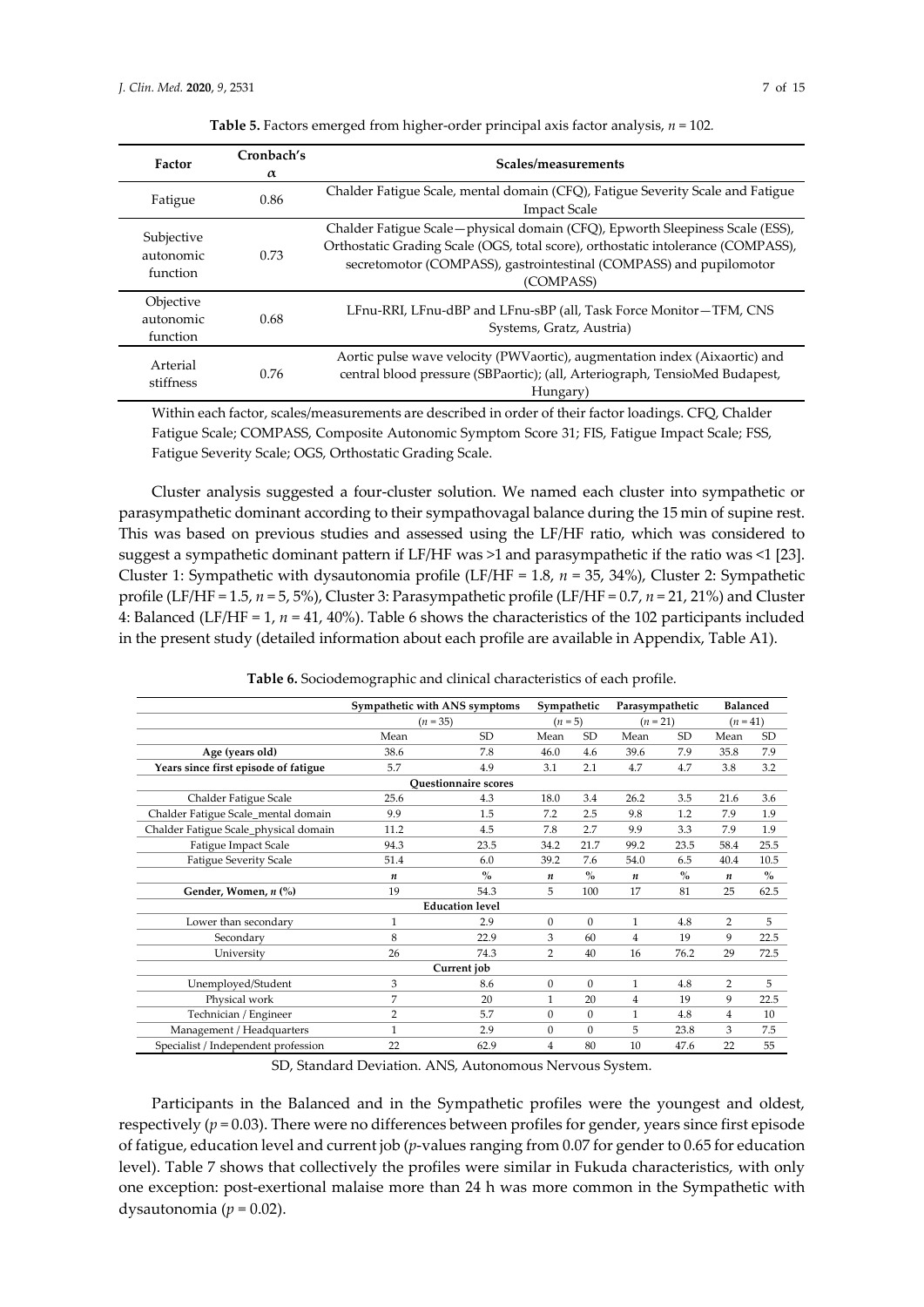Figure 1 illustrates the mean factor scores at the five profiles, of which the scores are compared in Table 8.

**Table 7.** Clinical characteristics of all the participants and of each profile according to the Fukuda criteria.



**Figure 1.** The four CFS profiles comprising four factors,  $n = 102$ . Post-hoc differences were tested by Student-Newman-Keuls. ANS, Autonomic Nervous System.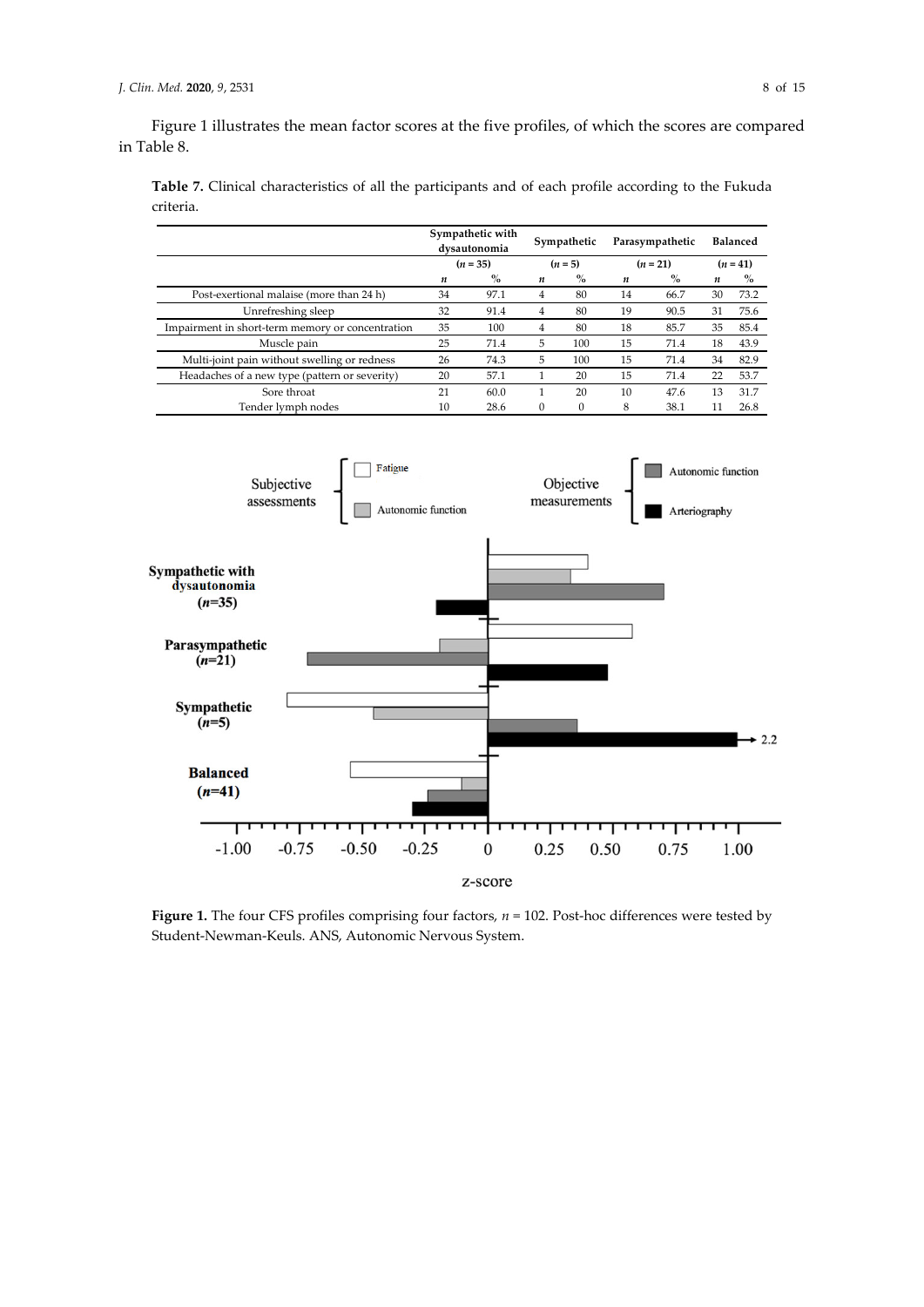| Factors <sup>#</sup>             | Post-hoc differences testing                                               |       |         |  |  |  |  |
|----------------------------------|----------------------------------------------------------------------------|-------|---------|--|--|--|--|
| Fatigue                          | Parasympathetic, Sympathetic with dysautonomia ><br>Balanced, Sympathetic  | 32.57 | < 0.001 |  |  |  |  |
| Subjective autonomic<br>function | Sympathetic with dysautonomia > Balanced,<br>Parasympathetic, Sympathetic  | 6.40  | 0.001   |  |  |  |  |
| Objective autonomic<br>function  | Sympathetic with dysautonomia, Sympathetic > Balanced ><br>Parasympathetic | 33.57 | < 0.001 |  |  |  |  |
| Arteriography                    | Sympathetic > Parasympathetic > Sympathetic with<br>dysautonomia, Balanced | 30.63 | < 0.001 |  |  |  |  |

**Table 8.** Differences in factors between subgroups, *n* = 102.

# Post-hoc differences were tested by Student-Newman-Keuls.

The Sympathetic with dysautonomia profile showed high both fatigue and (subjective and objective) autonomic function and low value of arterial stiffness parameters. The Sympathetic profile was characterized by markedly low value of fatigue and subjective autonomic function, high value of objective autonomic function and markedly high value of arteriography. The Parasympathetic profile showed high values of fatigue, average subjective autonomic function, low objective autonomic function and high arterial stiffness. The Balanced profile had low values of fatigue, objective autonomic function and arteriography and average subjective autonomic function.

ANOVA showed that profiles were significantly different in quality of life;  $F(3, 61) = 2.98$ ,  $p =$ 0.04. Figure 2 illustrates post-hoc comparisons between profiles.



**Figure 2.** Quality of life in each profile (mean ± 95% Confidence interval, *n* = 65). One-way analysis of variance; common asterisk indicates significant differences between profiles in post-hoc comparisons. The analyses were not corrected for multiple comparisons. QLS, Quality of Life Scale (higher scores mean better quality of life).

Overall, our profiles reflected a continuum in adaptation to CFS. In particular, the Sympathetic with dysautonomia and Balanced profiles showed the lowest and highest quality of life, respectively; mean difference (95% Confidence interval) was 9.0 (2.8 to 15.2). Although they were not significantly different from the other profiles, quality of life seemed to be intermediate in the Parasympathetic and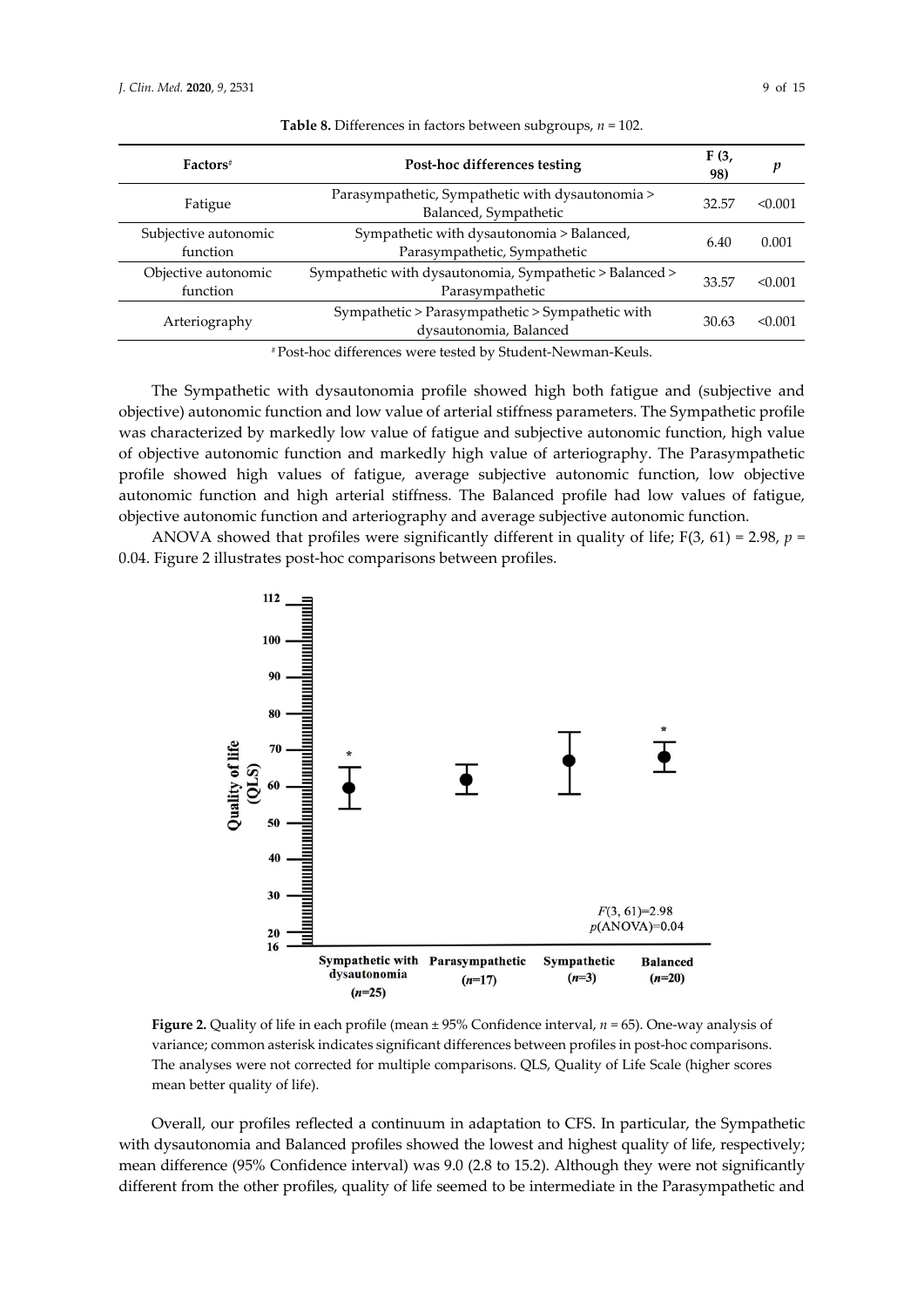Sympathetic profiles. Effect sizes of the mean differences between the Sympathetic with dysautonomia and Balanced profiles were large; Cohen's d (95% Confidence interval) was 0.8 (0.2 to 1.4).

### **4. Discussion**

The autonomic nervous system may play role in many systemic diseases and there is growing evidence of autonomic dysfunction in CFS patients. The present study provided an understanding of CFS heterogeneity by including fatigue severity, autonomic symptoms and arterial stiffness measured by objective or/and subjective assessments, in a cohort of CFS patients that fulfil the Fukuda criteria. Four profiles emerged: sympathetic with dysautonomia, sympathetic, parasympathetic and balance. We found that autonomic phenotypes in CFS patients were strongly associated with measures of illness severity (measured by fatigue severity), suggesting, as there is limited evidence for the benefits of any treatment in CFS, that different approaches to treatment might be warranted. The sympathetic with dysautonomia subtype was distinguished by (1) more frequent postexertional malaise than other subtypes, (2) more severe disease expressed by high value of fatigue scales, (3) most frequently reported greater subjective autonomic symptoms with sympathetic over-modulation and (4) the lowest quality of life. Additionally, those characterized by the parasympathetic profile were at higher risk of fatigue. Patients in the sympathetic subtype were (1) the oldest, (2) at lower risk of fatigue, (3) reported the least subjective autonomic symptoms with sympathetic over-modulation and (4) had the highest value of arterial stiffness. Patients in the balance subtype were (1) the youngest, (2) at lower risk of fatigue, (3) in sympathovagal balance, (4) had the highest quality of life and (5) had the lowest value of arterial stiffness.

Previous research has reported that the most common dysautonomia symptoms in CFS are dizziness, orthostatic intolerance, palpitation, syncope, postural orthostatic tachycardia syndrome, urinary frequency and nocturia. Castro-Marrero et al. have shown that the most important autonomic symptoms in a CFS Spanish population are dizziness or cephalic instability (83.2%), episodes of orthostatic hypotension (78.8%) and motor in coordination with or without falls (76.6%) [23]. Maclachlan et al. used non-invasive autonomic measurement (Task Force® Monitor) to examine whether current CFS diagnostic criteria are identifying different phenotypes of this condition. In subjects meeting different CFS criteria (Fukuda + Canadian consensus 2003, Fukuda + Canadian consensus 2003 + Canadian consensus 2011), they concluded that changes in autonomic function appear to take the form of an initial sympathetic hyperactivity followed in more severe disease by sympathetic underactivity and increased parasympathetic modulation. Moreover, the authors suggest that CFS subjects reported significantly greater autonomic impairment compared to sedentary controls. Despite that findings did not show significant objective autonomic differences, the authors raised questions about the role of co-morbid depression and sedentary controls and they indicated that more consistent inclusion and exclusion criteria across studies is necessary to understand CFS pathophysiology [24].

Our results confirm that continuous stress might result in a deregulation of autonomic nervous system manifested by sympathetic hyperactivity (sympathetic with dysautonomia profile) or sympathetic underactivity (parasympathetic profile). In our opinion, the lack of uniformity in the currently available literature regarding autonomic functioning in those with CFS may be, at least in part, related to the heterogeneity within CFS cohorts, various inclusion criteria, recruitment strategies, case ascertainment methods, degrees of psychiatric comorbidity and sociodemographic and biologic characteristics or various protocols for autonomic testing. One of our study strengths was the comprehensive nature of both the recruitment process and the characterization of the cohort using subjective and objective measures of disease severity and autonomic dysfunction. Our study also highlights the theory that abnormalities in the function of the autonomic nervous system are an important factor for better understanding CFS pathophysiology.

Other phenotypes in CFS patients have been investigated in several studies. Aslakson et al. classified CFS heterogeneity including: a polysymptomatic profile, a sore throat or painful lymph node profile, phenotypes according to the presence or absence of musculoskeletal pain [25]. Collin et al. showed that post-exertional malaise, cognitive dysfunction and unrefreshing sleep were cardinal symptoms. Muscle and joint pain, headache, sore throat and painful lymph nodes delineated three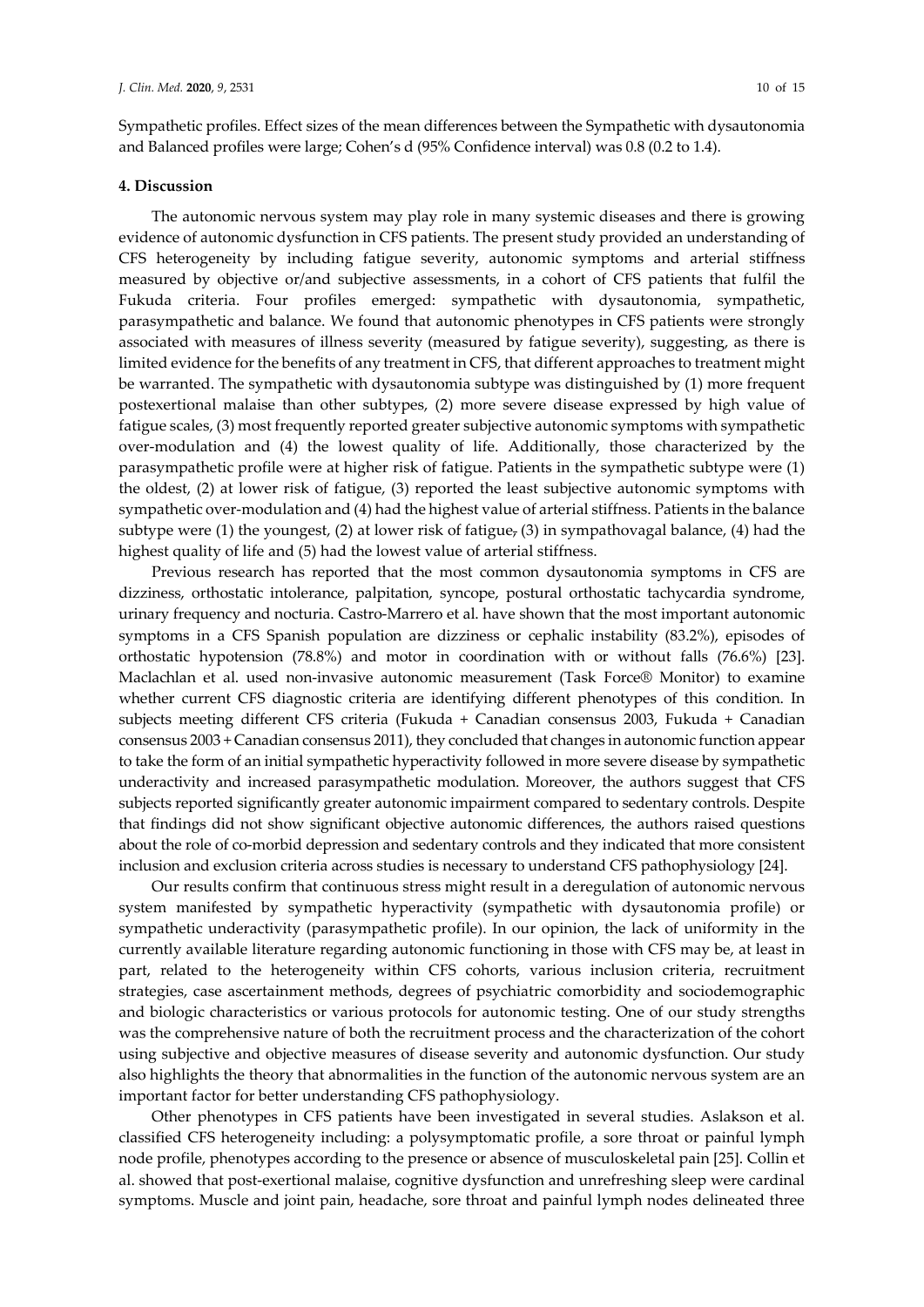phenotypes: polysymptomatic, oligosymptomatic and pain only—these phenotypes were associated with sex, duration of illness and comorbidity [26]. Wilson et al. reported two clinically important profiles of CFS patients. Patients with profile one (68% sample) were younger, had a shorter duration of illness, lower female to male ratio, were less premorbid, had current and familial psychiatric morbidity and less functional disability. Profile two consisting of 32% of the total sample was characterized by a wider variety of symptom reports, longer duration of illness, higher female:male ratio, more functional disability, more medical visitation, more depression and anxiety [27].

Janal et al. shows that in 161 women meeting Fukuda criteria for CFS, principal components analysis of the 10 'minor' symptoms of CFS produced three factors interpreted to indicate musculoskeletal, infectious and neurological subtypes. Patients in the neurological profile were at increased risk for reduced cognitive function (attention, working memory, long-term memory or rapid performance) and reduced physical ability. Those characterized by the musculoskeletal profile were at increased risk for the diagnosis of fibromyalgia and reduced physical function. Patients in the infectious subtype were at lower risk for evidence co-occurring fibromyalgia, and showed lesser risk of functional impairment [28]. Jason et al. suggest that subtyping individuals with CFS on sociodemographic (gender, age and socioeconomic status), functional disability, viral, immune, neuroendocrine, neurology, autonomic and genetic biomarkers can provide clarification for researchers and clinicians who encounter CFS' characteristically confusing heterogeneous symptom profiles. Subgrouping is the key to understanding how CFS begins and how it is maintained, how medical and psychological variables influence its course and how it can be prevented and treated [29].

The importance of the parameters describing the arterial function (stiffness) has been shown on different groups of patients: end-stage renal disease, coronary artery disease, hypertension, diabetes and the general healthy population. A stiffer arterial system is accompanied by impaired cerebral autoregulation. Thus, hypotensive episodes occurring in the context of a stiffer arterial system may potentiate the risk of brain hypoperfusion and, consequently, of cognitive dysfunction [30,31]. There are only a limited number of studies on the effect of CFS on arterial function in this condition. Studies using pulse wave analysis have suggested that arterial stiffness may be a problem in those with CFS and could represent a marker of enhanced cardiovascular risk in this patient group [32].

In the above study, both physical and mental fatigue factors measured by CFQ scale were related to aortic stiffness. We found that arterial stiffness parameters are related to fatigue severity measured by Chalder Fatigue Scale\_mental domain, Fatigue Severity Scale and Fatigue Impact Scale. Higher FIS and lower FSS scores were related to lower aortic stiffness. In a study published in 2008 [33], aortic stiffness was higher in CFS patients compared to healthy controls. In line with some results from the above study, higher elasticity of the large artery was correlated with lower subjective fatigue at rest in older woman [34]. Therefore, further studies should include Aortic stiffness assessment in CFS patients.

This study has shown that patients in the sympathetic subtype had the highest value of arterial stiffness compared to patients in the balance subtype, which had the lowest value of arterial stiffness. Arterial stiffness, an important marker of cardiovascular risk, is an independent predictor of all-cause cardiovascular morbidity and mortality. However, the impact of transient elevations in sympathetic nervous system activity on the large elastic arteries such as aorta and carotid arteries are ambiguous [35]. Swierblewska et al. showed that a chronic increase in sympathetic nervous system activity was positively correlated with higher carotid-femoral pulse wave velocity in healthy men but it was independent of age, BMI, waist circumference, waist-to-hip ratio, heart rate, pulse pressure or blood pressure [36]. In contrast, acute experimental increases in sympathetic activity in the absence of increases in BP resulted in no changes in aortic or carotid elastic compliance in young healthy humans, suggesting a rise in blood pressure is necessary to alter elastic artery stiffness [34]. Pierce suggested that additional studies are needed, but outcomes may differ based on the study protocol; namely, the method of measuring stiffness (e.g., carotid-femoral pulse wave velocity vs. local compliance), whether elevated baseline sympathetic activity is present and differences in sex, age and clinical characteristics of the participants [35]. Moreover, as one of the main underlying mechanisms of arterial stiffness is arterial fibrosis, a number of studies have focused on absolute collagen content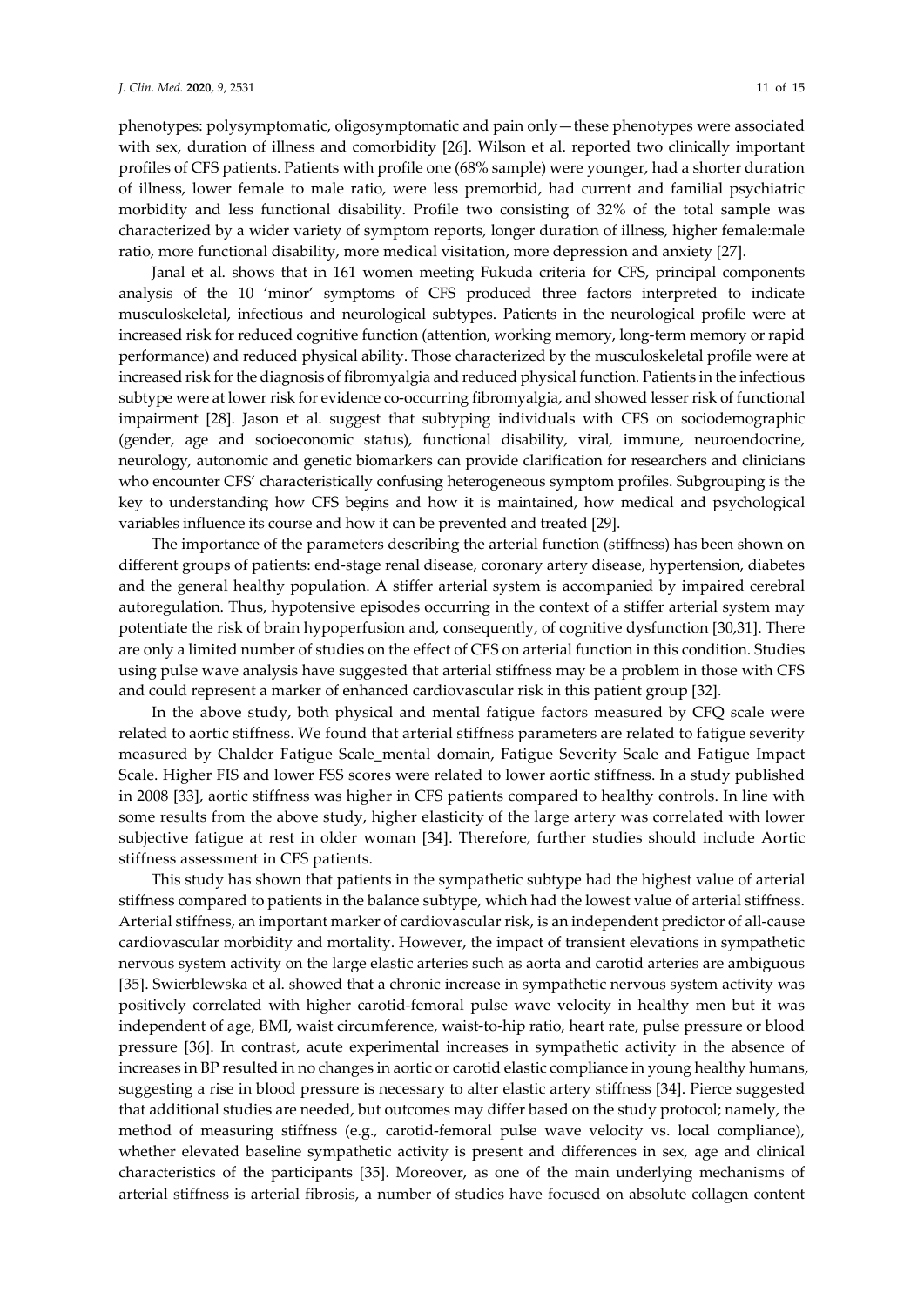and concentration. Collagen accumulates in the aorta with age and comorbidities such as hypertension or diabetes [37]. Alterations in the proportions of arterial collagen types, excessive intramural build-up of other proteins, such as integrins, fibronectin and desmin, may affect structural changes in the vessel wall that occur with vessel stiffening [37]. Future research might focus on the observation that collagen cross linking disorders such as Ehlers danlos and marfan syndromes are recognized in association with CFS which may influence the measurement of arterial stiffness.

One limitation of this study was the relatively small study population of CFS subjects. However, conducting clinical research in this group presents challenges in recruiting and studying a fully characterized cohort. Another limitation was that there was no specific questionnaire to measure post-exertional malaise, a core symptom of CFS. Future research is needed to determine whether the effectiveness of investigation is different across CFS phenotypes. Our next step will be to design profile-specific treatment intervention to investigate association between autonomic phenotypes in CFS patients and specific treatment outcomes in longitudinal studies.

#### **5. Conclusions**

The main implications of our study are: (a) identifying autonomic symptomatology in patients with CFS will contribute to the understanding of the role that the autonomic nervous system plays in CFS pathophysiology (b) subjective and/or objective autonomic function measurement should be required during the diagnostic process (c) autonomic phenotypes in CFS patients are strongly associate with measures of illness severity, suggesting that different approaches to treatment might be warranted.

**Supplementary Materials:** The following are available online at www.mdpi.com/2077-0383/9/8/2531/s1, Supplementary file 1: Mean results for all individual questions of Chalder Fatigue Scale and mean results of fatigue scales (Fatigue Severity Scale and Fatigue Impact Scale), anxiety and depression for all participants, Supplementary file 2: Table S1. Relationship between questions answers in CFQ and arterial stiffness parameters in linear.

**Author Contributions:** Conceptualization, J.S. (Joanna Słomko), F.E.-L. and P.Z.; Formal analysis, S.K. and F.E.- L.; Investigation, J.S. (Joanna Słomko), M.Z.-K., S.K., J.S. (Justyna Szrajda) and P.Z.; Methodology, J.S. (Joanna Słomko) and P.Z.; Project administration, J.S. (Joanna Słomko) and P.Z.; Software, F.E.-L. and S.K.; Supervision, M.T.-K., M.M., P.Z., K.M., J.L.N. and J.J.K.; Writing—original draft, J.S. (Joanna Słomko) and F.E.-L.; Writing review and editing, P.Z., J.L.N., K.M., J.S. (Joanna Słomko) and F.E.-L. All authors have read and agreed to the published version of the manuscript.

**Funding:** This research received no external funding. F.E.-L. has received funding from the European Union's Horizon 2020 research and innovation programme under the Marie Skłodowska-Curie grant agreement no. 707404.

**Conflicts of Interest:** The authors declare no conflict of interest.

# **Appendix**

| <b>Parameters</b>       | Sympathetic with ANS Sympathetic Parasympathetic |                           |      |           |      |           | <b>Balanced</b> |           |
|-------------------------|--------------------------------------------------|---------------------------|------|-----------|------|-----------|-----------------|-----------|
|                         | Mean                                             | <b>SD</b>                 | Mean | <b>SD</b> | Mean | <b>SD</b> | Mean            | <b>SD</b> |
|                         |                                                  | <b>COMPASS 31</b>         |      |           |      |           |                 |           |
| Orthostatic intolerance | 16.1                                             | 11.6                      | 7.2  | 12.1      | 9.9  | 12.2      | 9.8             | 8.9       |
| Vasomotor               | 0.8                                              | 1.4                       | 0.0  | 0.0       | 1.1  | 1.6       | 0.8             | 1.4       |
| Secretomotor            | 7.0                                              | 3.8                       | 2.1  | 3.7       | 3.9  | 3.8       | 5.6             | 3.5       |
| Gastrointestinal        | 5.6                                              | 3.7                       | 3.9  | 4.1       | 3.7  | 3.9       | 5.4             | 4.6       |
| Bladder                 | 0.6                                              | 0.9                       | 0.0  | 0.0       | 0.7  | 1.2       | 0.5             | 0.8       |
| Pupillomotor            | 1.7                                              | 1.4                       | 0.8  | 1.1       | 1.0  | 0.9       | 0.8             | 1.0       |
| CompassTotal            | 31.9                                             | 13.7                      | 14.1 | 17.6      | 20.3 | 14.8      | 22.8            | 13.1      |
|                         |                                                  | <b>Arterial stiffness</b> |      |           |      |           |                 |           |
| PWVaortic               | 8.2                                              | 1.3                       | 13.8 | 1.0       | 8.5  | 1.2       | 7.8             | 1.1       |
| Aixaortic               | 24.3                                             | 12.7                      | 57.2 | 2.8       | 39.2 | 14.7      | 24.1            | 9.9       |

**Table A1.** Detailed clinical characteristics of each profile.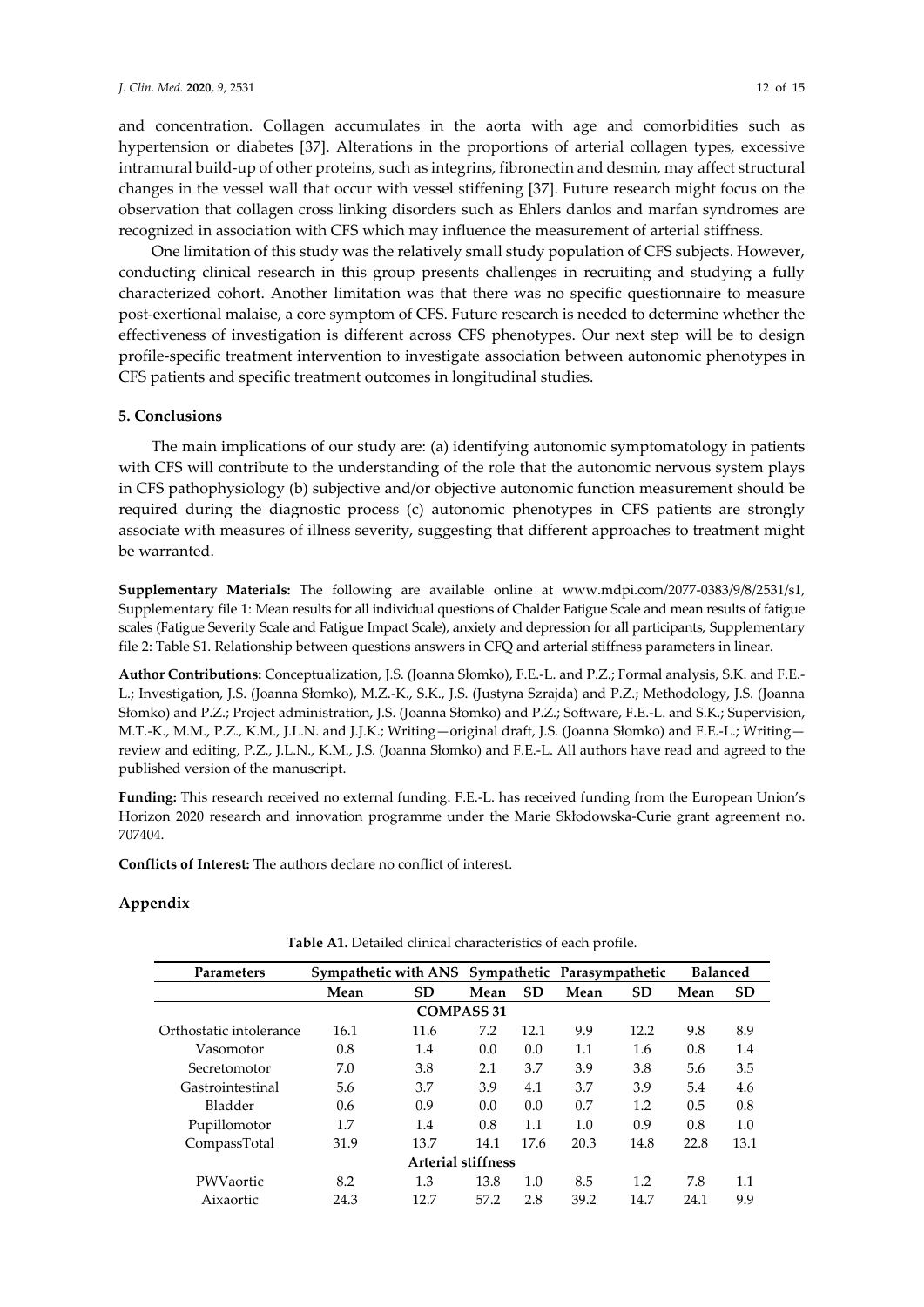| SBPaortic                                                                                                                                                                                                                                                                                                                                                                                                                                                                                                                                                                                                                                                                                                                                                                                                                                                                                                                                                                                          | 126.3 | 15.2 | 153.5 | 14.5 | 140.0 | 13.7 | 125.5 | 16.2   |
|----------------------------------------------------------------------------------------------------------------------------------------------------------------------------------------------------------------------------------------------------------------------------------------------------------------------------------------------------------------------------------------------------------------------------------------------------------------------------------------------------------------------------------------------------------------------------------------------------------------------------------------------------------------------------------------------------------------------------------------------------------------------------------------------------------------------------------------------------------------------------------------------------------------------------------------------------------------------------------------------------|-------|------|-------|------|-------|------|-------|--------|
| Autonomic parameters<br>12.6<br>21.6<br>LFnu RRI<br>62.9<br>53.9<br>48.9<br>16.0<br>51.4<br>48.6<br>HFnu RRI<br>12.6<br>21.6<br>51.1<br>37.1<br>46.1<br>16.0<br>LF-RRI<br>807.8<br>1111.6<br>429.2<br>644.4<br>461.6<br>429.2<br>520.9<br><b>HF-RRI</b><br>499.7<br>818.9<br>94.3<br>502.6<br>580.0<br>159.1<br>591.3<br>PSD-RRI<br>930.7<br>1251.3<br>1143.2<br>1468.9<br>1673.1<br>2277.0<br>786.7<br>LF/HF-RRI<br>2.9<br>1.9<br>1.9<br>1.3<br>2.5<br>1.1<br>1.5<br>LF/HF<br>0.9<br>0.5<br>2.3<br>1.9<br>1.0<br>1.2<br>1.6<br>64.2<br>8.8<br>59.3<br>14.3<br>37.3<br>11.9<br>48.2<br>$LFnu-dBP$<br>HFnu-dBP<br>9.9<br>6.1<br>3.0<br>7.8<br>16.6<br>14.0<br>14.1<br>$LF-dBP$<br>10.5<br>11.5<br>4.9<br>3.1<br>4.1<br>3.8<br>4.6<br>HF-dBP<br>1.3<br>1.5<br>0.5<br>0.4<br>1.8<br>2.9<br>1.4<br>PSD-dBP<br>7.3<br>12.8<br>12.4<br>10.0<br>15.9<br>16.5<br>3.8<br>10.1<br>50.6<br>10.4<br>30.0<br>12.5<br>38.0<br>LFnu sBP<br>52.8<br>14.6<br>8.6<br>4.7<br>11.4<br>HFnu sBP<br>11.7<br>16.1<br>16.4 |       |      |       |      |       |      |       |        |
|                                                                                                                                                                                                                                                                                                                                                                                                                                                                                                                                                                                                                                                                                                                                                                                                                                                                                                                                                                                                    |       |      |       |      |       |      |       | 17.4   |
|                                                                                                                                                                                                                                                                                                                                                                                                                                                                                                                                                                                                                                                                                                                                                                                                                                                                                                                                                                                                    |       |      |       |      |       |      |       | 17.4   |
|                                                                                                                                                                                                                                                                                                                                                                                                                                                                                                                                                                                                                                                                                                                                                                                                                                                                                                                                                                                                    |       |      |       |      |       |      |       | 503.8  |
|                                                                                                                                                                                                                                                                                                                                                                                                                                                                                                                                                                                                                                                                                                                                                                                                                                                                                                                                                                                                    |       |      |       |      |       |      |       | 767.8  |
|                                                                                                                                                                                                                                                                                                                                                                                                                                                                                                                                                                                                                                                                                                                                                                                                                                                                                                                                                                                                    |       |      |       |      |       |      |       | 1484.3 |
|                                                                                                                                                                                                                                                                                                                                                                                                                                                                                                                                                                                                                                                                                                                                                                                                                                                                                                                                                                                                    |       |      |       |      |       |      |       | 1.3    |
|                                                                                                                                                                                                                                                                                                                                                                                                                                                                                                                                                                                                                                                                                                                                                                                                                                                                                                                                                                                                    |       |      |       |      |       |      |       | 0.8    |
|                                                                                                                                                                                                                                                                                                                                                                                                                                                                                                                                                                                                                                                                                                                                                                                                                                                                                                                                                                                                    |       |      |       |      |       |      |       | 11.2   |
|                                                                                                                                                                                                                                                                                                                                                                                                                                                                                                                                                                                                                                                                                                                                                                                                                                                                                                                                                                                                    |       |      |       |      |       |      |       | 9.5    |
|                                                                                                                                                                                                                                                                                                                                                                                                                                                                                                                                                                                                                                                                                                                                                                                                                                                                                                                                                                                                    |       |      |       |      |       |      |       | 8.3    |
|                                                                                                                                                                                                                                                                                                                                                                                                                                                                                                                                                                                                                                                                                                                                                                                                                                                                                                                                                                                                    |       |      |       |      |       |      |       | 2.5    |
|                                                                                                                                                                                                                                                                                                                                                                                                                                                                                                                                                                                                                                                                                                                                                                                                                                                                                                                                                                                                    |       |      |       |      |       |      |       | 15.1   |
|                                                                                                                                                                                                                                                                                                                                                                                                                                                                                                                                                                                                                                                                                                                                                                                                                                                                                                                                                                                                    |       |      |       |      |       |      |       | 10.7   |
|                                                                                                                                                                                                                                                                                                                                                                                                                                                                                                                                                                                                                                                                                                                                                                                                                                                                                                                                                                                                    |       |      |       |      |       |      |       | 11.7   |
| $LF-sBP$                                                                                                                                                                                                                                                                                                                                                                                                                                                                                                                                                                                                                                                                                                                                                                                                                                                                                                                                                                                           | 10.1  | 12.9 | 6.8   | 1.9  | 7.3   | 10.1 | 6.2   | 7.0    |
| $HF-sBP$                                                                                                                                                                                                                                                                                                                                                                                                                                                                                                                                                                                                                                                                                                                                                                                                                                                                                                                                                                                           | 2.5   | 2.9  | 1.5   | 0.6  | 2.6   | 2.4  | 2.6   | 4.8    |
| PSD-sBP                                                                                                                                                                                                                                                                                                                                                                                                                                                                                                                                                                                                                                                                                                                                                                                                                                                                                                                                                                                            | 19.8  | 26.9 | 14.0  | 4.4  | 29.4  | 49.6 | 17.1  | 17.4   |
| LF/HF                                                                                                                                                                                                                                                                                                                                                                                                                                                                                                                                                                                                                                                                                                                                                                                                                                                                                                                                                                                              | 1.8   | 1.4  | 1.5   | 1.1  | 0.7   | 0.5  | 1.0   | 0.6    |

## **References**

- 1. Missailidis, D.; Annesley S.J.; Fisher, P.R. Pathological Mechanisms Underlying Myalgic Encephalomyelitis/Chronic Fatigue Syndrome. *Diagnostics* **2019**, *9*, 80.
- 2. Van Cauwenbergh, D.; Nijs, J.; Kos, D.; Van Weijnen, L.; Struyf, F.; Meeus, M. Malfunctioning of the Autonomic Nervous System in Patients With Chronic Fatigue Syndrome: A Systematic Literature Review. *Eur. J. Clin. Investig.* **2014**, *44*, 516–526.
- 3. Newton, J.L.; Okonkwo, O.; Sutcliffe, K.; Seth, A.; Shin, J.; Jones, D.E.J. Symptoms of autonomic dysfunction in chronic fatigue syndrome. *QJM Int. J. Med.* **2007**, *100*, 519–526.
- 4. Meeus, M.; Goubert, D.; Backer, F.D.; Struyf, F.; Hermans, L.; Coppieters, I.; De Wandele, I.; Da Silva, H.; Calders, P. Heart Rate Variability in Patients With Fibromyalgia and Patients With Chronic Fatigue Syndrome: A Systematic Review. *Semin. Arthritis Rheum.* **2013**, *43*, 279–287.
- 5. Jackson, G. The Chalder Fatigue Scale (CFQ 11). *Occup. Med.* **2015**, *65*, 86.
- 6. Fisk, J.D.; Ritvo, P.G.; Ross, L.; Haase, D.A.; Marrie, T.J.; Schlech, W.F. Measuring the functional impact of fatigue: Initial validation of the fatigue impact scale. *Clin. Infect. Dis. Off. Publ. Infect. Dis. Soc. Am.* **1994**, *18* (Suppl. 1), S79–S83.
- 7. Krupp, L.B.; La Rocca, N.G.; Muir-Nash, J.; Steinberg, A.D. The Fatigue Severity Scale Application to Patients With Multiple Sclerosis and Systemic Lupus Erythematosus, *Arch. Neurol*. **1989**, *46*, 1121–1123.
- 8. Johns, M.W. A new method for measuring daytime sleepiness: The Epworth sleepiness scale. *Sleep* **1991**, *14*, 540–545.
- 9. Schrezenmaier, C.; Gehrking, J.A.; Hines, S.M.; Low, P.A.; Benrud-Larson, L.M.; Sandroni, P. Evaluation of Orthostatic Hypotension: Relationship of a New Self-Report Instrument to Laboratory-Based Measures. *Mayo Clin. Proc*. **2005**, *80*, 330–334.
- 10. Burckhardt, C.S.; Woods, S.L.; Schultz, A.A.; Ziebarth, D.M. Quality of life of adults with chronic illness: A psychometric study. *Res. Nursina Health* **1989**, *12*, 347–354.
- 11. Suarez, G.A.; Opfer-Gehrking, T.L.; Offord, K.P.; Atkinson, E.J.; O'Brien, P.C.; Low, P.A. The Autonomic Symptom Profile: A new instrument to assess autonomic symptoms*. Neurology* **1999**, *52*, 523–528.
- 12. Sletten, D.M., Suarez, G.A., Low, P.A.; Mandrekar, J.; Singer, W. COMPASS 31: A refined and abbreviated Composite Autonomic Symptom Score*. Mayo Clin. Proc.* **2012**, *87*, 1196–1201.
- 13. Bianchi, A.M.; Mainardi, L.T.; Meloni, C.; Chierchiu, S.; Cerutti, S. Continuous monitoring of the sympathovagal balancethrough spectral analysis. *IEEE Eng. Med. Biol. Mag*. **1997**, *16*, 64–73.
- 14. Fortin, J.; Klinger, T.; Wagner, C.; Sterner, H.; Madritsch, C.; Grullenberger, R. The task force monitor a non-invasive beat-to-beat monitor for hemodynamic and autonomic function of the human body. In Proceedings of the 20th Annual International Conference of the IEEE Engineering in Medicine and Biology Society, Hong Kong, 29 October–1 November, 1998.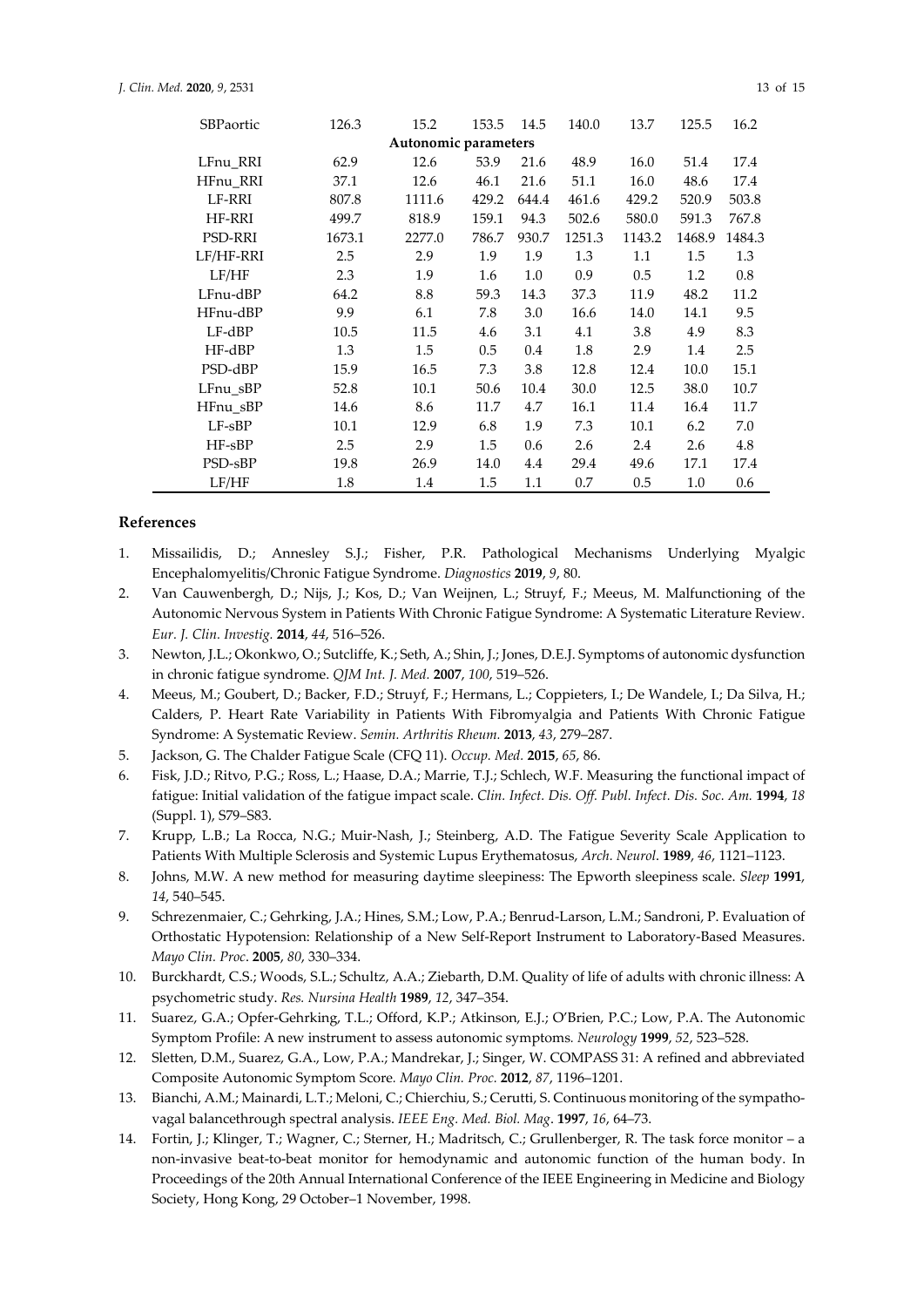- 15. Fortin, J.; Marte, W.; Grullenberger, R. Continuous non-invasive blood pressure monitoring using concentrically interlocking control loops. *Comput. Biol. Med.* **2006**, *36*, 941–957.
- 16. Horvath, I.G.; Nemeth, A.; Lenkey, Z.; Alessandri, N.; Tufano, F.; Kis, P.; Gaszner, B.; Cziraki, A. Invasive validation of a new oscillometric device (Arteriograph) for measuring augmentation index, central blood pressure and aortic pulse wave velocity*. J. Hypertens*. **2010**, *28*, 2068–2075.
- 17. Ring, M.; Eriksson, M.J.; Zierath, J.R.; Caidahl, K. Arterial stiffness estimation in healthy subjects: A validation of oscillometric (Arteriograph) and tonometric (SphygmoCor) techniques. *Hypertens. Res.* **2014**, *37*, 999–1007.
- 18. Stevens, J.P. *Applied Multivariate Statistics for the Social Sciences*, 5th ed.; Routledge, Taylor & Francis Group: New York, NY, USA, 2012.
- 19. Estévez-López, F.; Segura-Jiménez, V.; Álvarez-Gallardo, I.C.; Borges-Cosic, M.; Pulido-Martos, M.; Carbonell-Baeza, A.; Aparicio, V.A.; Geenen, R.; Delgado-Fernández, M. Adaptation profiles comprising objective and subjective measures in fibromyalgia: The al-Ándalus project. *Rheumatology* **2017**, *56*, 2015–2024.
- 20. Rehm, S.E.; Koroschetz, J.; Gockel, U.; Brosz, M.; Freynhagen, R.; Tölle, T.R.; Baron, R. A cross-sectional survey of 3035 patients with fibromyalgia: Subgroups of patients with typical comorbidities and sensory symptom profiles. *Rheumatology* **2010**, *49*, 1146–1152.
- 21. Van Leeuwen, N.; Bossema, E.R.; Knoop, H.; A Kruize, A.; Bootsma, H.; Bijlsma, J.W.J.; Geenen, R. Psychological profiles in patients with Sjogren's syndrome related to fatigue: A cluster analysis. *Rheumatology* **2015**, *54*, 776–783.
- 22. Field, A. Discovering Statistics Using IBM SPSS Statistics (and Sex and Drugs and Rock 'n' Roll, 4th ed.; SAGE Publications Ltd.: London, UK, 2013.
- 23. Castro-Marrero, J.; Faro, M.; Aliste, L.; Saez-Francas, N.; Calvo, N.; Martinez-Martinez, A.; Fernandez de Sevilla T.; Alegre, J. Comorbidity in Chronic Fatigue Syndrome/Myalgic Encephalomyelitis: A Nationwide Population-Based Cohort Study. *Acad. Psychosom. Med.* **2017**, *58*, 533–543.
- 24. Maclachlan, L.; Watson, S.; Gallagher, P.; Finkelmeyer, A.; Jason, L.A.; Sunnquist, M.; Newton, J.L. Are Current Chronic Fatigue Syndrome Criteria Diagnosing Different Disease Phenotypes? *PLoS ONE* **2017**, *12*, e0186885.
- 25. Aslakson, E.; Vollmer-Conna, U.; Reeves, W.C.; White, P.D. Replication of an empirical approachto delineate the heterogeneity of chronic unexplained fatigue. *Popul. Health Metr.* **2009**, *7*, 17.
- 26. Collin, S.M.; Nikolaus, S.; Heron, J.; Knoop, H.; White, P.D.; Crawley, E. Chronic Fatigue Syndrome (CFS) Symptom-Based Phenotypes in Two Clinical Cohorts of Adult Patients in the UK and The Netherlands*. J. Psychosom. Res*. **2016**, *81*, 14–23.
- 27. Wilson, A.; Hickie, I.; Hadzi-Pavlovic, D.; Wakefield, D.; Parker, G.; Straus,S.E.; Dale, J.; McCluskey, D.; Hinds, G.; Brickman, A.; e al. What is chronic fatigue syndrome? Heterogeneity within an international multi-centre study. *Aust. N. Z. J. Psychiatry* **2001**, *35*, 520–527.
- 28. Janala, M.N; Cicconea, D.S.; Natelson, B.H. Sub-typing CFS patients on the basis of 'minor' symptoms. *Biol. Psychol.* **2006**, *73*, 124–131.
- 29. Jason, L.A.; Corradi, K.; Torres-Harding, S.; Taylor, R.R.; King, C. Chronic Fatigue Syndrome: The Need for Subtypes. *Neuropsychol. Rev.* **2005**, *15*, 29–58.
- 30. Rabkin, S.W. Arterial Stiffness: Detection and Consequences in Cognitive Impairment and Dementia of the Elderly. *J. Alzheimers Dis*. **2012**, *32*, 541–549.
- 31. Sutton-Tyrrell, K.; Najjar, S.S.; Boudreau, R.M.; Venkitachalam, L.; Kupelian, V.; Simonsick, E.M.; Havlik, R.; Lakatta, E.G.; Spurgeon, H.; Kritchevsky, S.; et al. Elevated Aortic Pulse Wave Velocity, a Marker of Arterial Stiffness, Predicts Cardiovascular Events in Well-Functioning Older Adults. *Circulation* **2005**, *28*, 3384–3390.
- 32. Allen, J.; Murray, A.; Di Maria, C; Newton, J.L. Chronic fatigue syndrome and impaired peripheral pulse characteristics on orthostasis–a new potential diagnostic biomarker. *Physiol. Meas.* **2012**, *33*, 231–241.
- 33. Spence, V.A.; Kennedy, G.; Belch, J.J.; Hill, A.; Khan, F. Low-grade inflammation and arterial wave reflection in patients with chronic fatigue syndrome. *Clin. Sci.* **2008**, *114*, 561–566.
- 34. Hunter, G.R.; Neumeier, W.H.; Bickel, C.S.; McCarthy, J.P.; Fisher, G.; Chandler-Laney, P.C.; Glasser, S.P. Arterial elasticity, strength, fatigue, and endurance in older women. *BioMed Res. Int.* **2014**, *2014*, 1–8.
- 35. Pierce, G.L. Mechanisms and subclinical consequences of aortic stiffness. *Hypertension* **2017**, *70*, 848–853.